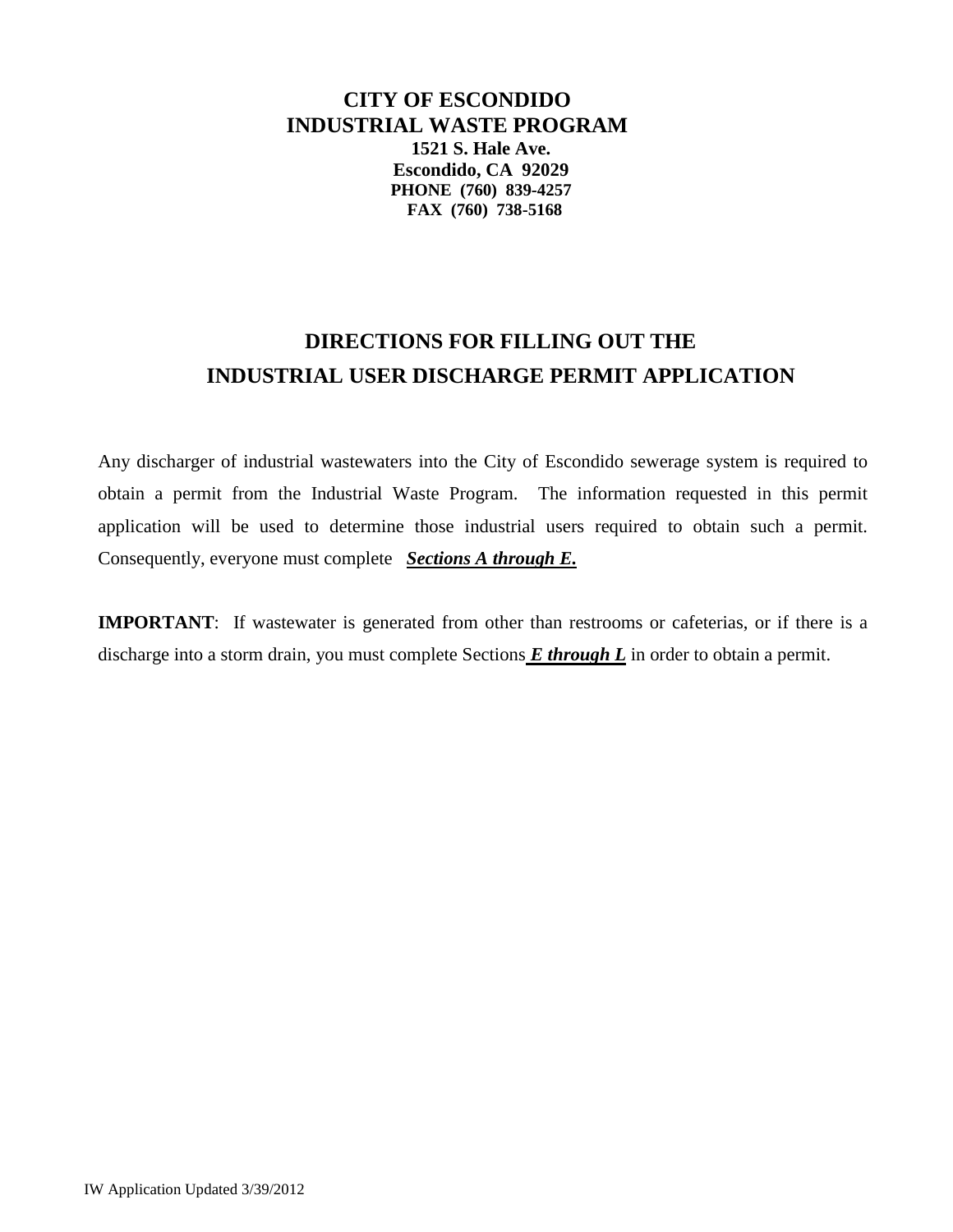# **CITY OF ESCONDIDO INDUSTRIAL WASTE PROGRAM 1521 S. Hale Ave. Escondido, CA 92029 PHONE (760) 839-4257 FAX (760) 738-5168**

# *INDUSTRIAL USER DISCHARGE PERMIT APPLICATION*

|                                                     |               | PERMIT ISSUED: YES OR NO                                 |
|-----------------------------------------------------|---------------|----------------------------------------------------------|
|                                                     |               |                                                          |
|                                                     |               | PERMIT NUMBER: ____________                              |
|                                                     |               | PERMIT DATE: ________________<br>PERMIT EXPIRATION DATE: |
| WATER DISTRICT: City of Escondido                   |               | AGENCY: CITY OF ESCONDIDO                                |
|                                                     |               |                                                          |
| SECTION A. GENERAL INFORMATION<br>1. BUSINESS NAME: |               |                                                          |
| 2. SITE ADDRESS:                                    |               |                                                          |
|                                                     |               |                                                          |
| 3. MAILING ADDRESS:                                 |               |                                                          |
|                                                     |               | CITY: STATE: ZIP CODE:                                   |
| <b>4. LANDLORD/ PROPERTY OWNER</b>                  |               |                                                          |
| <b>MAILING ADDRESS:</b>                             |               |                                                          |
|                                                     |               |                                                          |
| 5. PERSONS TO CONTACT CONCERNING THIS APPLICATION:  |               |                                                          |
| <b>Administration Contact:</b>                      | <b>Title:</b> | Area Code: Phone Number:                                 |
|                                                     |               |                                                          |
| <b>Inspection Contact:</b>                          |               |                                                          |
|                                                     |               |                                                          |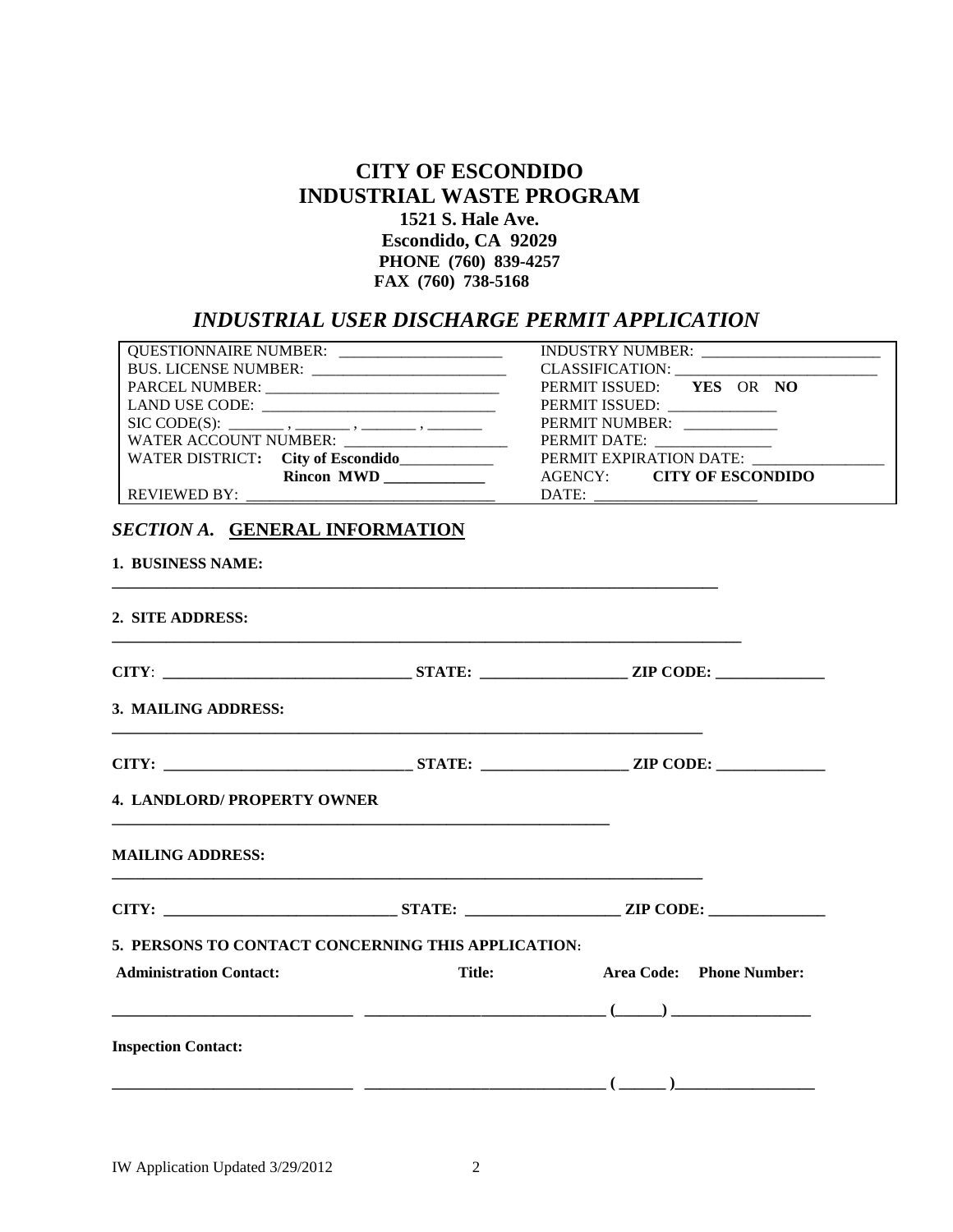# **6. CHECK ONE: \_\_\_\_\_\_\_ EXISTING DISCHARGE \_\_\_\_\_\_\_ PROPOSED DISCHARGE IF PROPOSED DISCHARGE, ANTICIPATED DATE OF DISCHARGE INITIATION:**

**\_\_\_\_\_\_\_\_\_\_\_\_\_\_\_\_\_\_\_\_\_\_\_\_\_\_\_\_\_\_\_\_\_\_\_\_\_\_\_\_\_\_\_\_\_\_\_\_\_\_\_\_\_\_\_\_\_\_\_\_\_\_\_\_\_\_\_\_\_\_\_\_\_\_\_\_\_\_\_\_\_\_\_\_\_\_\_\_\_\_\_\_\_**

**\_\_\_\_\_\_\_\_\_\_\_\_\_\_\_\_\_\_\_\_\_\_\_\_\_\_\_\_\_\_**\_\_\_\_\_\_\_\_\_\_\_\_\_\_\_\_\_\_\_\_\_\_\_\_\_\_\_\_\_\_\_\_\_\_\_\_\_\_\_\_\_\_\_\_\_\_\_\_\_\_\_\_\_\_\_\_\_\_\_\_\_\_\_

## **7. GIVE A BRIEF DESCRIPTION OF THE MAIN PRODUCTS OR SERVICES:**

**\_\_\_\_\_\_\_\_\_\_\_\_\_\_\_\_\_\_\_**

\_\_\_\_\_\_\_\_\_\_\_\_\_\_\_\_\_\_\_\_\_\_\_\_\_\_\_\_\_\_\_\_\_\_

## *SECTION B.* **PLANT OPERATIONAL CHARACTERISTICS**

## **1. CHECK ALL ACTIVITIES THAT ARE PRESENT AT YOUR FACILITY: (NA if not applicable)**

| Assembly                                                                            | Groundwater Remediation                                                                     | Photo Finishing                  |
|-------------------------------------------------------------------------------------|---------------------------------------------------------------------------------------------|----------------------------------|
| Auto Repair Shop                                                                    | Hospital                                                                                    | Plant Wash Down                  |
| <b>Bulk Chemical Storage</b>                                                        | Laboratory                                                                                  | Printing                         |
| Car Wash                                                                            | Laundry                                                                                     | Radiator Repair Shop             |
| <b>Chemical Waste Storage</b>                                                       | Machining/Milling                                                                           | Restaurant/Food prep             |
| Dry Cleaning                                                                        | Manufacturing                                                                               | Retail/Wholesale                 |
| Electroplating/Metal Finishing                                                      | Military                                                                                    | <b>Steam Cleaning/Degreasing</b> |
| Flammable/Explosives                                                                | Office Unit                                                                                 | <b>TSDF</b>                      |
| ____ Food Processing                                                                | One-Pass Cooling Water                                                                      | Warehousing                      |
| Fume Scrubbers                                                                      | Painting/Finishing                                                                          | Other                            |
| 2. SHIFT INFORMATION                                                                |                                                                                             |                                  |
| A. Number of Shifts Per Work Day: $\qquad \qquad 1 \qquad \qquad 2 \qquad \qquad 3$ |                                                                                             |                                  |
| B. Work Days per Week: ______ 4 ______ 5 _____ 6 ______ 7                           |                                                                                             |                                  |
|                                                                                     | C. Average Number of On-Site Employees Per Shift: 1st _________ 2nd __________ 3rd _______  |                                  |
|                                                                                     | D. Average number of Occupants or Tenants Per Shift: 1st ________ 2nd _________ 3rd _______ | Total                            |
| 3. IS OPERATION SUBJECT TO SEASONAL VARIATIONS? _____ Yes                           |                                                                                             | $N_{0}$                          |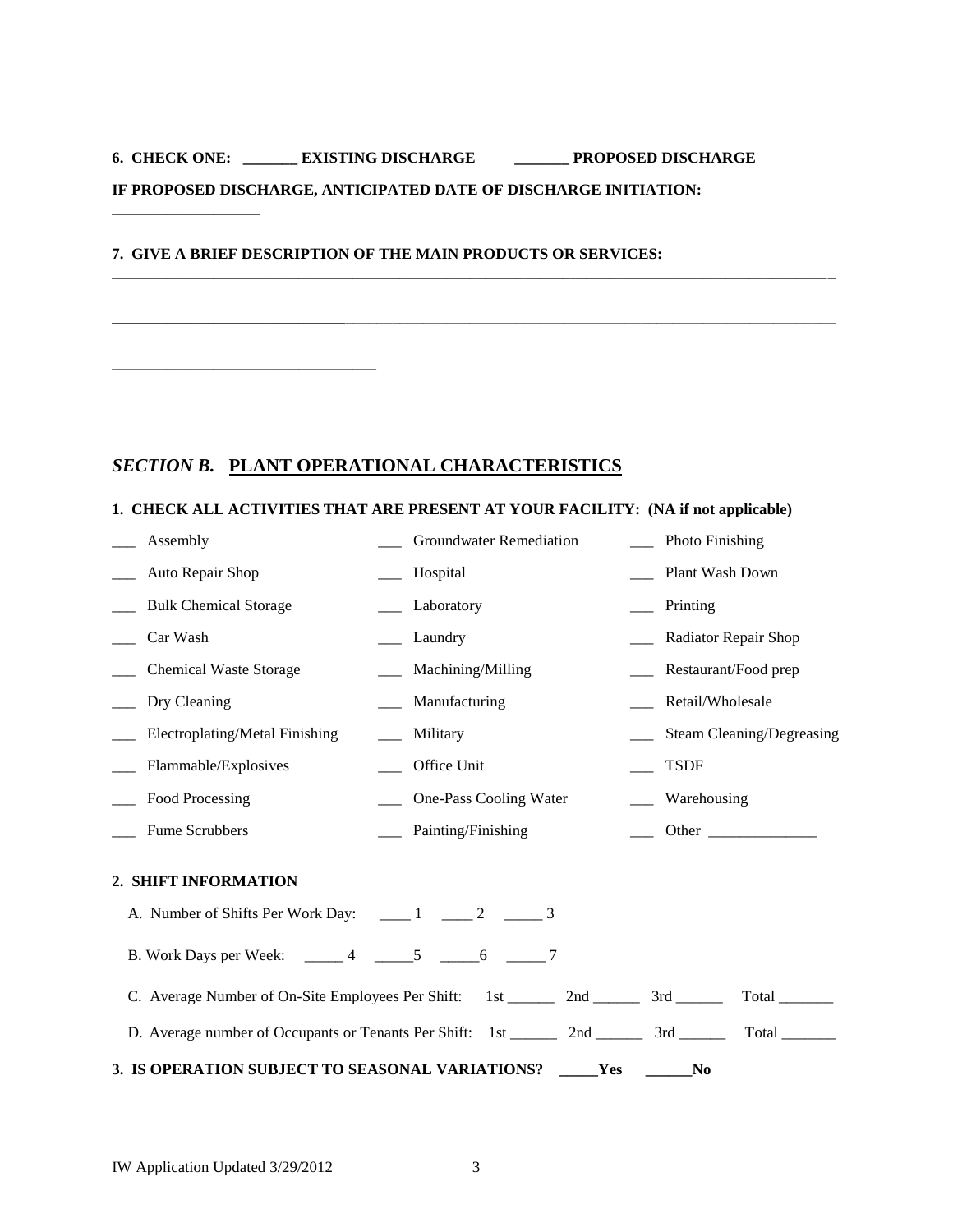If yes, indicate months of peak operation:

## **SECTION C. WATER USE**

1. WATER SOURCE: \_\_\_\_ City of Escondido \_\_\_\_\_\_ Rincon MWD Other (specify)\_\_\_\_\_\_\_\_

2. IS WATER SUPPLIED BY A LANDLORD? \_\_\_\_\_ Yes \_\_\_\_\_No

3. WHAT NAME APPEARS ON THE WATER BILL ?

## 4. WATER SERVICE ACCOUNT NUMBER(S):

5. WHAT IS YOUR ESTIMATED AVERAGE DAILY WATER CONSUMPTION?

## 6. WHAT IS YOUR ESTIMATED DAILY (NON-DOMESTIC) WASTEWATER DISCHARGE?

## SECTION D. CHEMICAL INFORMATION

#### 1. LIST THE CHEMICALS AND OTHER MATERIALS (BOTH LIQUID AND SOLID) WHICH ARE USED OR STORED: (ATTACH ADDITIONAL SHEETS IF NECESSARY)

| Material | <b>Estimated Maximum</b><br>Quantity Stored<br>at premises<br>(Indicate Units) | Estimated<br>Quantity Used<br>per year<br>(Indicate Units) |
|----------|--------------------------------------------------------------------------------|------------------------------------------------------------|
|          |                                                                                |                                                            |
|          |                                                                                |                                                            |
|          |                                                                                |                                                            |
|          |                                                                                |                                                            |
|          |                                                                                |                                                            |
|          |                                                                                |                                                            |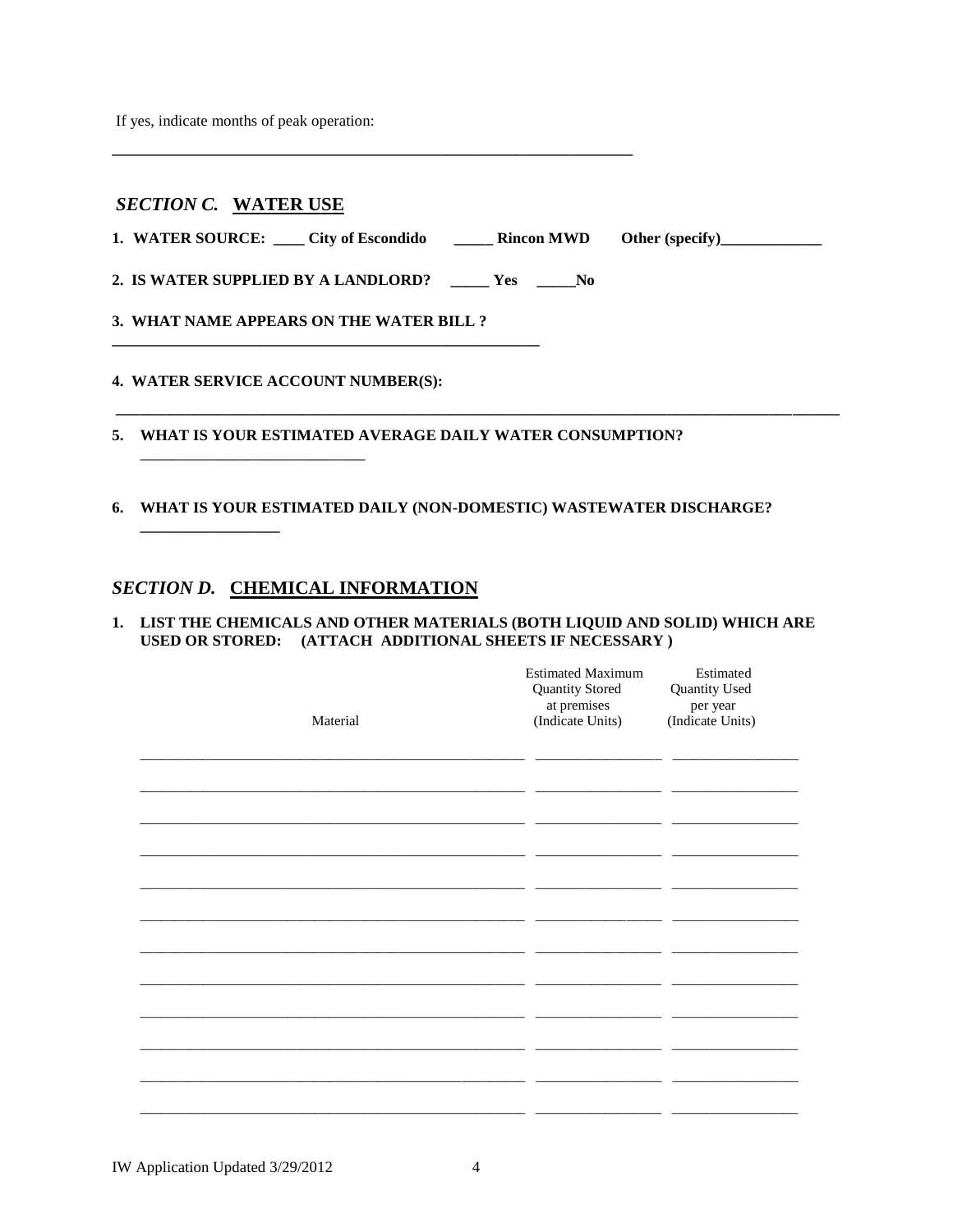## **2. IS A WRITTEN SPILL PREVENTION CONTROL AND COUNTERMEASURE PLAN PREPARED FOR THE FACILITY?** \_\_\_\_\_ Yes \_\_\_\_\_ No

## **3. DOES THE FACILITY HAVE AN EPA GENERATOR PERMIT NUMBER?** Yes No

if answer is yes, EPA generator permit number(s)

## *SECTION E.* **WASTE DISCHARGE**

**1. DOES THIS FACILITY USE WATER FOR PURPOSES OTHER THAN IN RESTROOMS? \_\_\_\_** Yes  $\_\_$  No

**2. IS THERE ANY DISCHARGE TO STORM DRAINS?** \_\_\_\_\_Yes \_\_\_\_\_No

\_\_\_\_\_\_\_\_\_\_\_\_\_\_\_\_\_\_\_\_\_\_\_\_\_\_\_\_\_\_\_\_\_\_\_\_\_\_\_\_\_\_\_\_\_\_\_\_\_\_\_\_\_\_\_\_\_\_\_\_\_\_\_\_\_\_\_\_\_

If yes, NPDES permit number(s):  $\frac{1}{\frac{1}{2} \cdot \frac{1}{2} \cdot \frac{1}{2} \cdot \frac{1}{2} \cdot \frac{1}{2} \cdot \frac{1}{2} \cdot \frac{1}{2} \cdot \frac{1}{2} \cdot \frac{1}{2} \cdot \frac{1}{2} \cdot \frac{1}{2} \cdot \frac{1}{2} \cdot \frac{1}{2} \cdot \frac{1}{2} \cdot \frac{1}{2} \cdot \frac{1}{2} \cdot \frac{1}{2} \cdot \frac{1}{2} \cdot \frac{1}{2} \cdot \frac{1}{2} \cdot \frac{$ 

## **IF THE ANSWER TO QUESTION E-1 OR E-2 IS YES, PLEASE COMPLETE ENTIRE APPLICATION. IF NOT, PROCEED TO AND COMPLETE LAST PAGE AND SIGN.**

## *SECTION F.* **WASTE WATER INFORMATION**

## **1. BRIEFLY DESCRIBE EACH INDUSTRIAL PROCESS GENERATING WASTE WATER:**



## 3. **IS GENERATED WASTEWATER PROCESS DISCHARGED IN :**

\_\_\_\_\_ Batch Flows \_\_\_\_\_Continuous Flows \_\_\_\_\_Both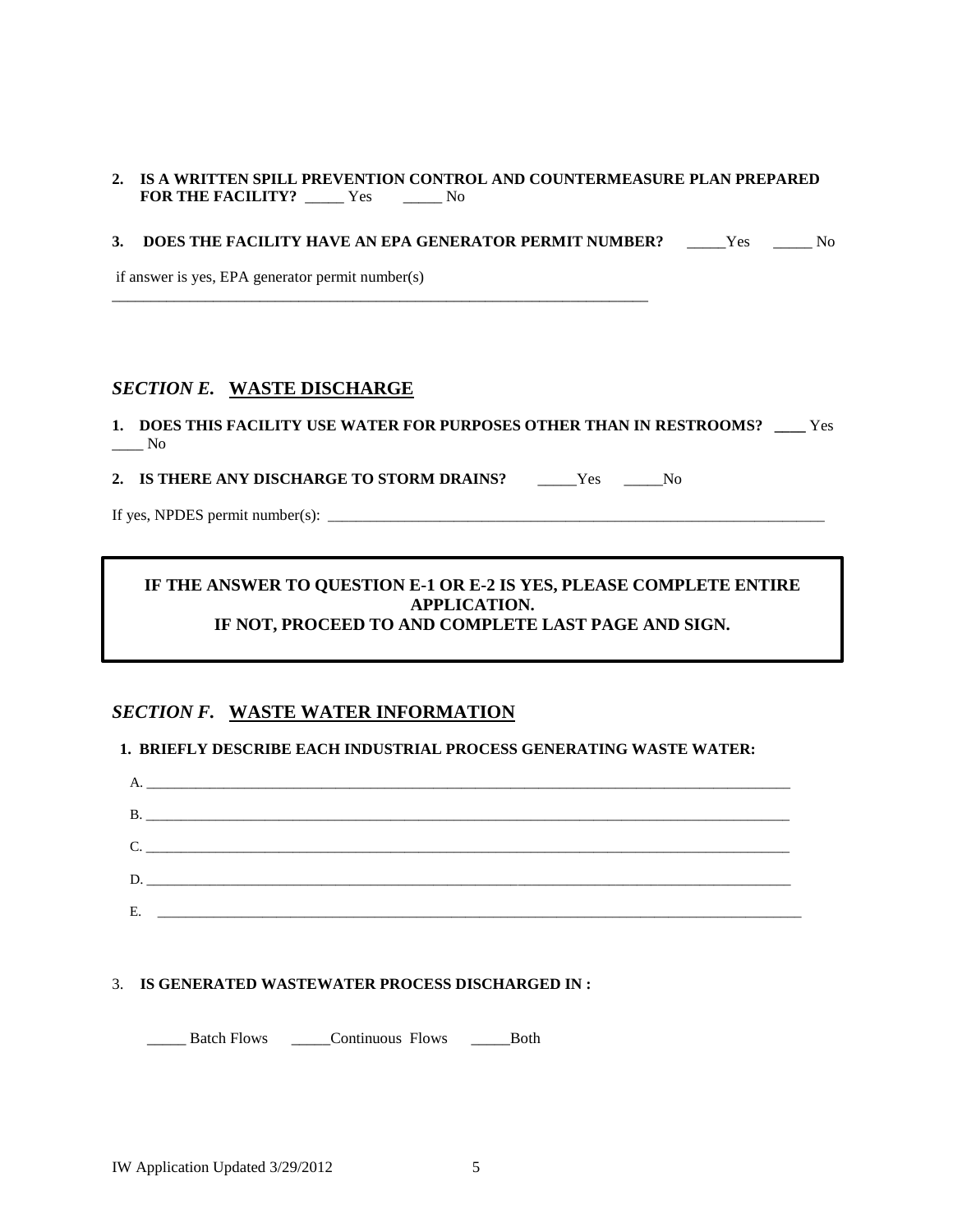## **3. PLEASE ESTIMATE THE SOURCES AND QUANTITIES OF WASTEWATER GENERATED OR LOST AT THE FACILITY IN GALLONS PER DAY. INDICATE THE DISCHARGE LOCATION BY PLACING THE QUANTITY GENERATED UNDER THE APPROPRIATE SEWER CONNECTION NUMBER BELOW.**

**USE (NA) if not applicable)**

|                                | Quantity of | Wastewater | Discharged |                | Total      |
|--------------------------------|-------------|------------|------------|----------------|------------|
| Discharge Source               | Sewer       | Sewer      | Sewer      | Surface/       | Discharged |
|                                | Conn. No.   | Conn. No.  | Conn. No.  | Storm Drn      | or Lost    |
|                                |             |            |            |                |            |
| 1. Sanitary                    |             |            |            |                |            |
| 2. Industrial Processes<br>A.  |             |            |            |                |            |
| B.                             |             |            |            |                |            |
| C.                             |             |            |            |                |            |
| D.                             |             |            |            |                |            |
| E.                             |             |            |            |                |            |
| 3. Plant/Equip Wash-down       |             |            |            |                |            |
| 4. Other Discharges            |             |            |            |                |            |
| 5. Lost to cooling Evaporation |             |            |            |                |            |
| 6. Lost to Irrigation          |             |            |            |                |            |
| 7. Lost to Product             |             |            |            |                |            |
| 8. Other Losses                |             |            |            |                |            |
| <b>Total Water Lost</b>        |             |            |            |                |            |
| <b>Total Industrial Waste</b>  |             |            |            |                |            |
| <b>Total Wastewater</b>        |             |            |            |                |            |
| * FROM SECTION F-1             |             |            | WATER      | <b>BALANCE</b> |            |

## **4. LIST PLANT LATERALS AND THEIR ASSOCIATED FLOWS BELOW. DO NOT INCLUDE STORM DRAIN INFORMATION UNLESS YOU FEEL IT IS PERTINENT. IF MORE THAN 2, ATTACH ADDITIONAL CONNECTION INFORMATION ON ANOTHER SHEET OF 8 1/2 X 11 INCH PAPER.**

## **USE (NA) if not applicable)**

| <b>CONNECTION</b> | DESCRIPTIVE LOCATION                | <b>ESTIMATED</b> |
|-------------------|-------------------------------------|------------------|
| No.               | OF LATERAL CONNECTION TO CITY SEWER | AVG. FLOW (GPD)  |
|                   |                                     |                  |
|                   |                                     |                  |
|                   |                                     |                  |
|                   |                                     |                  |
|                   |                                     |                  |
|                   |                                     |                  |
|                   |                                     |                  |
|                   |                                     |                  |

## **TOTAL WASTEWATER DISCHARGED... (GPD -- AVG.)** \_\_\_\_\_\_\_\_\_\_\_\_\_\_\_\_\_\_\_\_\_\_\_\_\_\_\_\_\_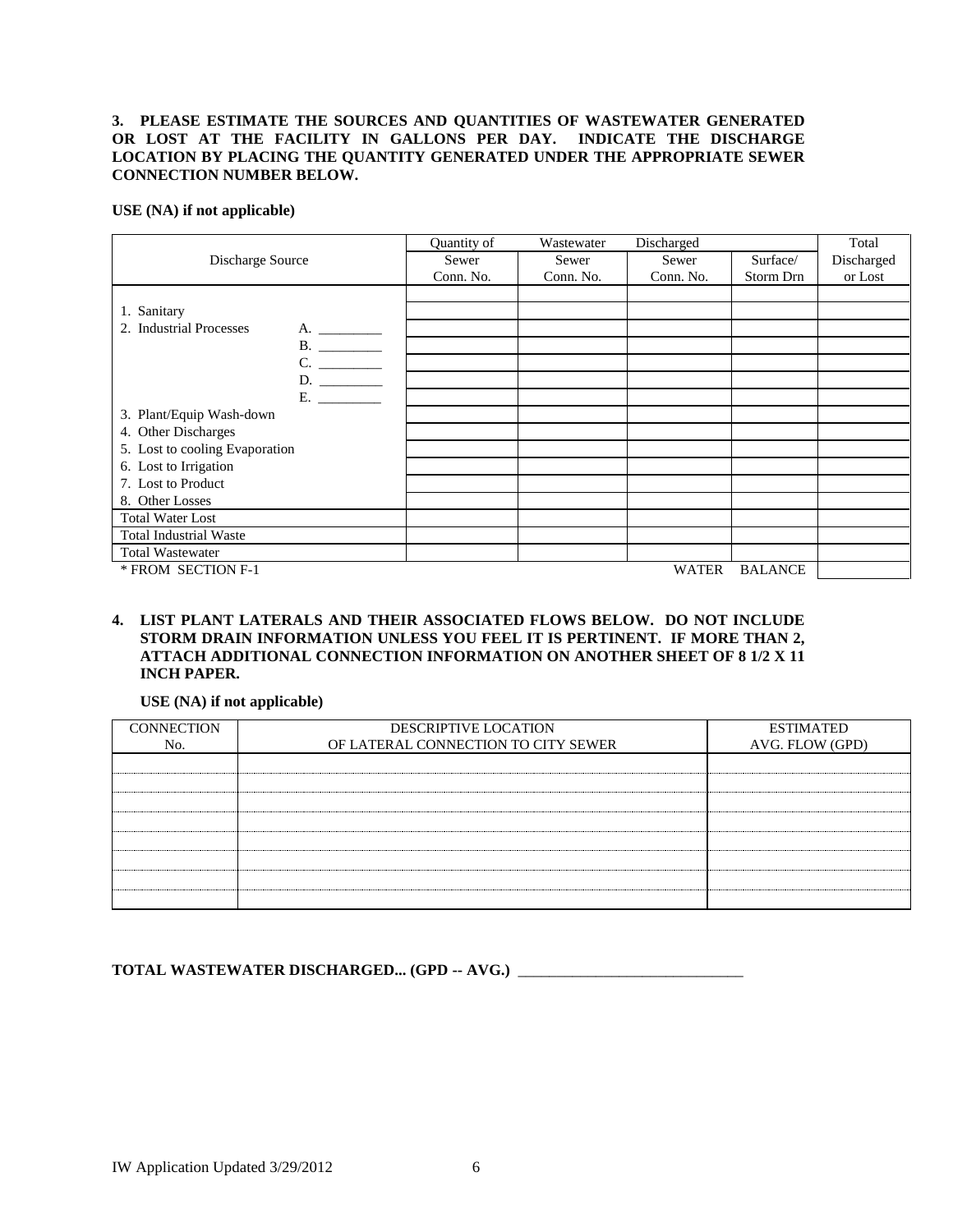# *SECTION G.* **PLANT LAYOUT**

**IN THIS SPACE BELOW, SKETCH THE LAYOUT OF THE INDUSTRIAL COMPLEX. IF KNOWN, SHOW THE LOCATION OF THE SEWER LATERALS AND POSSIBLE SAMPLE POINTS. INCLUDE BUILDING WALLS, STREETS, ALLEYS PROCESS AREAS, EQUIPMENT, AND ANY OTHER PERTINENT PHYSICAL STRUCTURES. IF AVAILABLE, A SCALED DRAWING OF THE FACILITY CAN BE ATTACHED INSTEAD.**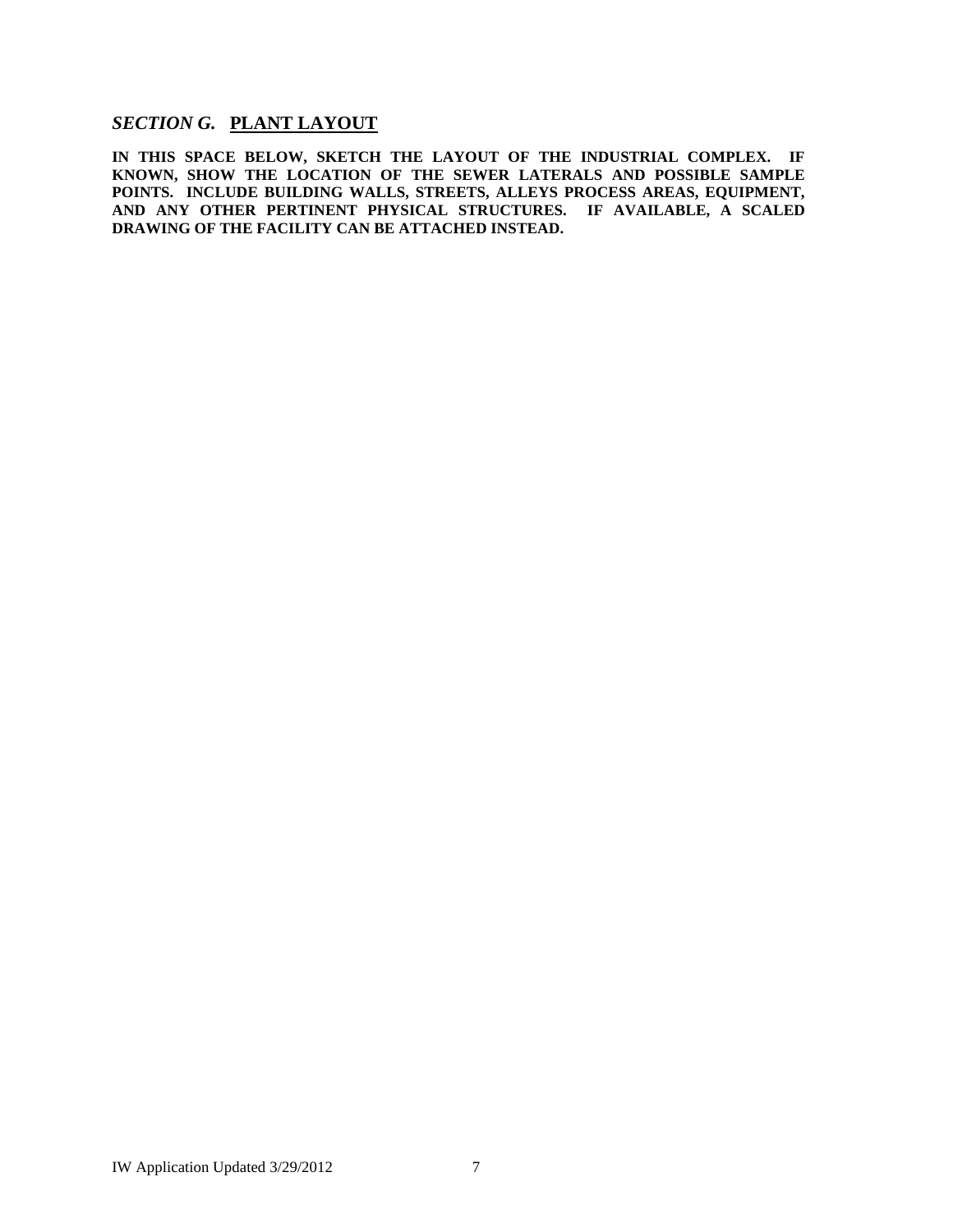## *SECTION H.* **CHARACTERISTICS OF DISCHARGES**

## **1. INDICATE THE CONSTITUENTS THAT ARE OR COULD BE PRESENT IN THE WASTEWATER DISCHARGE AS A RESULT OF YOUR OPERATIONS BY PLACING AN (X) IN THE COLUMN NEXT TO THE CONSTITUENTS. ALSO INDICATE THE CONNECTIONS TO WHICH THOSE MATERIALS ARE DISCHARGED BY ENTERING THE SEWER REFERENCE NUMBER FROM SECTION F-3 (if applicable)**

| Constituents               | X | Sewer<br>Connections<br>(SECTION F-3) | Constituents               | X | Sewer<br>Connections<br>(SECTION F-3) |
|----------------------------|---|---------------------------------------|----------------------------|---|---------------------------------------|
| 1 Acids (Low pH)           |   |                                       | 13. PCB's                  |   |                                       |
| 2. Alcohol's/Ketones       |   |                                       | 14. Pesticides             |   |                                       |
| 3. Caustics (high pH)      |   |                                       | 15. Radioactive Wastes     |   |                                       |
| 4. Chlorinated Solvents    |   |                                       | 16. R. O. and Other Brines |   |                                       |
| 5. Cyanides                |   |                                       | 17. Sulfates               |   |                                       |
| 6. Dissolved Metals*       |   |                                       | 18. Sulfides               |   |                                       |
| 7. Fibrous Wastes          |   |                                       | 19. Toxic Organics         |   |                                       |
| 8. Flammable Solvents      |   |                                       | 20. Uncontaminated Water   |   |                                       |
| 9. Fuels                   |   |                                       | 21. Viscous Water/Solids   |   |                                       |
| 10. Grease and Oils        |   |                                       | 22.                        |   |                                       |
| 11. Highly Odorous Wastes  |   |                                       | 23.                        |   |                                       |
| 12. High Temperature Waste |   |                                       | 24.                        |   |                                       |

\***DISSOLVED METALS INCLUDE: ANTIMONY, ARSENIC, BERYLLIUM, CADMIUM, CHROMIUM, COPPER, GOLD, LEAD, MERCURY, NICKEL, SELENIUM, SILVER, THALLIUM, AND ZINC.**

## *SECTION I.* **WASTEWATER PRETREATMENT**

## **1. IS ANY FORM OF PRETREATMENT (SEE LIST BELOW) PRACTICED AT THIS FACILITY? \_\_**\_Yes \_\_\_No

#### **IF THE ANSWER IS NO FOR THE ANSWER ABOVE SKIP QUESTION 2 AND GO TO SECTION J.**

#### **2. FOR EACH WASTE STREAM TREATED BEFORE DISCHARGE CHECK THE APPROPRIATE BOXES FOR TYPES OF TREATMENT USED AT THIS FACILITY.**

**(NA if not applicable)**

|                           |   | Sewer Conn. |                              |   | Sewer Conn. |
|---------------------------|---|-------------|------------------------------|---|-------------|
| Pretreatment Type         | X | or Location | <b>Pretreatment Type</b>     | X | or Location |
|                           |   |             |                              |   |             |
| 1. Chemical Addition      |   |             | 11. pH Neutralize/Batch      |   |             |
| 2. Chromium Reduction     |   |             | 12. pH Neutralize/Continuous |   |             |
| 3. Cyanide Destruction    |   |             | 13. Precipitation            |   |             |
| 4. Equalization           |   |             | 14. Rinse - Counter flow     |   |             |
| 5. Filtration             |   |             | 15. Rinse - Dead             |   |             |
| 6. Grease Interceptor     |   |             | 16. Rinse - Spray            |   |             |
| 7. Grease Trap            |   |             | 17. Sedimentation            |   |             |
| 8. Marble Chip Neutralize |   |             | 18. Silver Recovery          |   |             |
| 9. Oil/Water Separator    |   |             | 19. Solid Screening          |   |             |
| 10. Oxidation/Ozone       |   |             | 20. Other                    |   |             |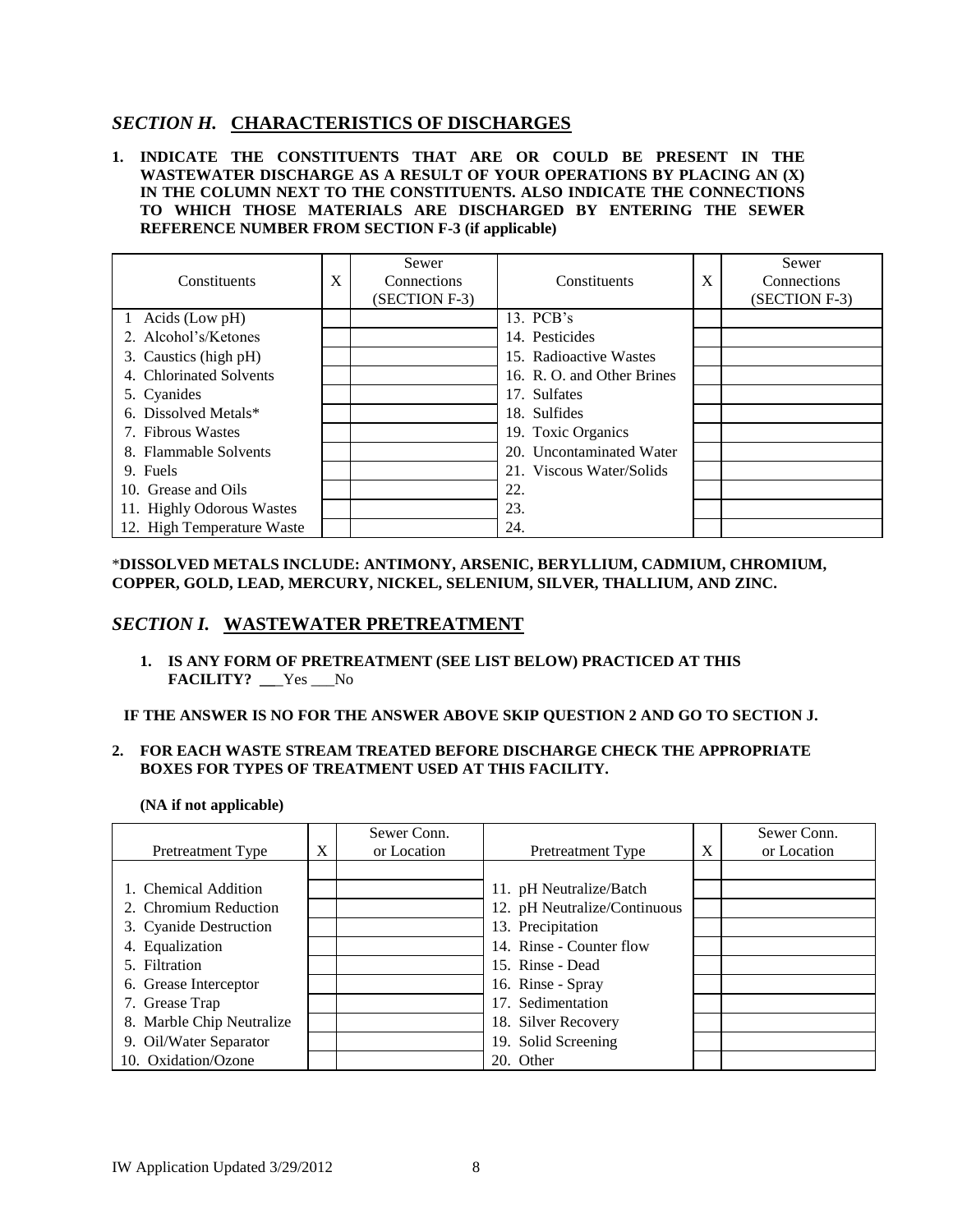## *SECTION J.* **PRIORITY POLLUTANT INFORMATION**

#### **PLEASE INDICATE BY PLACING AN "X" IN THE BOX BY EACH LISTED CHEMICAL USED IN YOUR MANUFACTURING OR SERVICE ACTIVITY OR GENERATED AS A BY-PRODUCT. SOME COMPOUNDS ARE KNOWN BY OTHER NAMES.**

#### **(NA if not applicable)**

asbestos (fibrous) carbon tetrachloride endrin aldehyde cyanide (total) chlordane ethylbezene ethylbezene antimony (total) 4-chloro-3-methylphenol fluoranthene arsenic (total) chlorobenzene fluorene beryllium (total) chloroethane heptachlor cadmium (total) 2-chloroethyl vinyl ether heptachlor epoxide chromium (total) chloroform hexachlorobenzene copper (total) chloromethane hexachlorobutadiene lead (total) 2-chloronaphthalene hexachlorocyclopentadiene mercury (total) 2-chlorophenol hexachloroethane nickel (total) 4-chlorophenyl phenyl ether indeno (1, 2, 3-cd) pyrene selenium (total) chrysene chrysene isophorone isophorone silver (total) 4,4'-DDD methylene chloride thallium (total)  $4,4$ '-DDE naphthalene zinc (total)  $4.4$ <sup>2</sup>-DDT nitrobenzene acenaphthene dibenzo (a,h) anthracene 2-nitrophenol acenaphthylene dibromochloromethane 4-nitrophenol acrolein 1,2-dichlorobenzene n-nitrosodimethylamine acrylonitrile 1,3-dichlorobenzene n-nitrosodi-n-propylamine aldrin 1,4-dichlorobenzene n-nitrosodiphenylamine anthracene 3,3-dichlorobenzene PCB-1016 benzene 1,1-dichlorobenzene PCB-1221 benzidine 1,2-dichlorobenzene PCB-1232 benzo (a) anthracene 1,1-dichlorobenzene PCB-1242 benzo (a) pyrene 1,2-trans-dichloroethylene PCB-1248 3,4-benzofluoroanthene 2,4-dichlorophenol PCB-1254 benzo (g, h, I) perylene 1,2-dichloropropane PCB-1260 benzo (b) fluoroanthene 1,2-dichloropropylene pentachlorophenol a-BHC (alpha) dieldrin phenanthrene b-BHC (beta) diethyl phthalate phenol d-BHC (delta) 2,4-dimethyl phenol pyrene bis (2-chloroethyl) ether di-n-octyl phthalate 1,1,2,2-tetrachloroethane bis (2-chloroethoxy) methane 4,6-dinitro-o-cresol tetrachloroethylene bis (2-chloroisopropyl) ether 2,4-dinitrophenol toluene bis (chloromethyl) ether 2,4-dinitrotoluene toxaphene bis (2-ethylhexyl) phthalate 2,6-dinitrotoluene 1,2, 4-trichlorobenzene bromodichloromethane 1,2-diphenylhydrazine 1,1, 1-trichloroethane bromoform a-endosulfan (alpha) 1,1 2-trichloroethane b-endosulfan (beta) trichloroethylene trichloroethylene 4-bromophenyl phenyl ether endosulfane sulfate 2,,4, 6-trichlorophenol

g-BHC (gamma) di-n-butyl phthalate 2,3,7,8--tetrachlorodibenzo-pdioxin butylbenzyl phthalate endrin vinyl chloride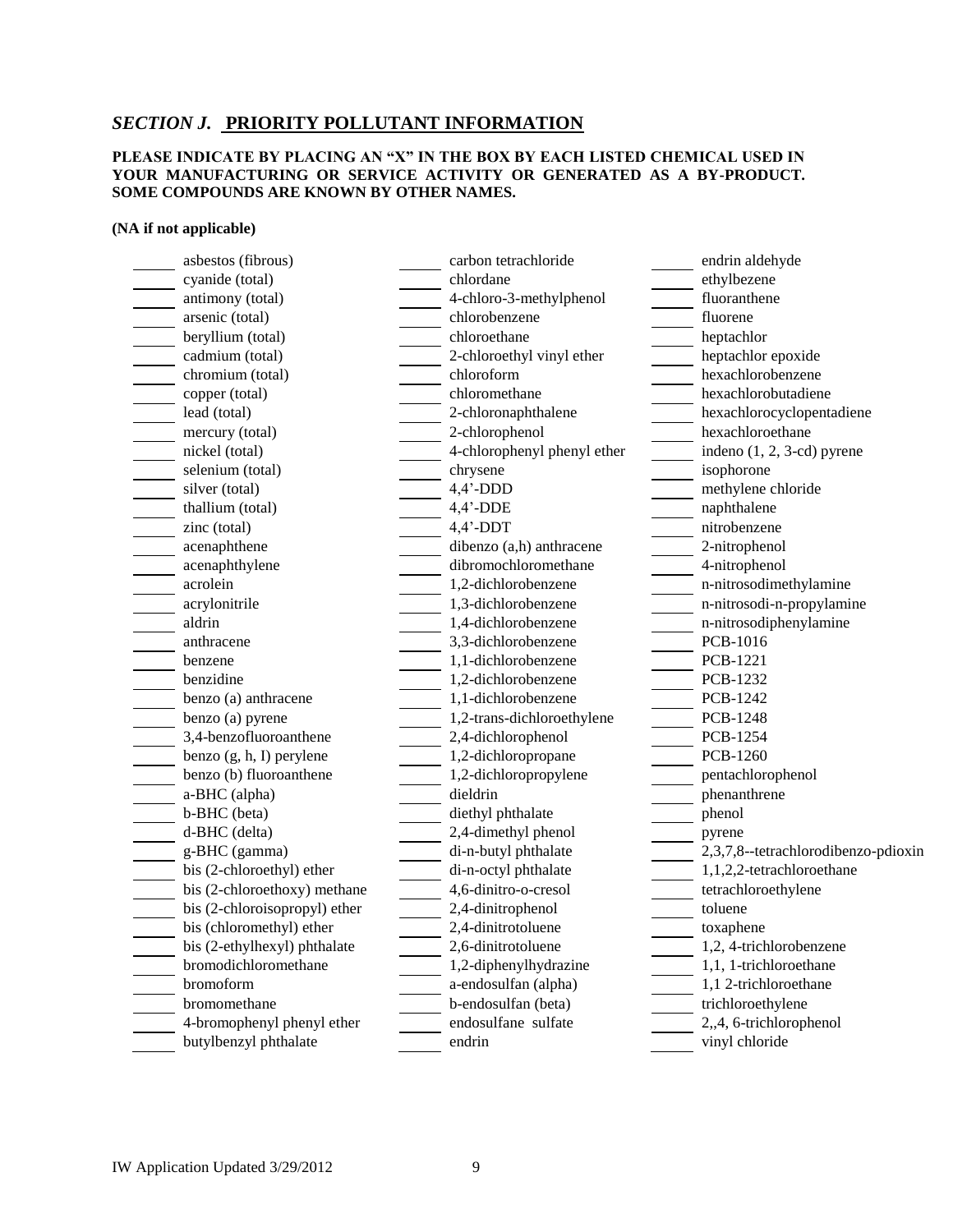## *SECTION K.* **NON-DISCHARGED WASTE**

#### **1. AT THIS SITE ARE THERE ANY WASTE LIQUIDS OR SLUDGES THAT ARE NOT DISCHARGED TO THE SEWER? \_\_\_Yes \_\_\_ No**

#### **IF NO, SKIP THE BALANCE OF SECTION K AND GO TO SECTION L. IF YES, CHECK THOSE THAT APPLY AND INDICATE WHETHER THE WASTE IS RECYCLED. USE (NA) if not applicable)**

|                            | Estimated    |              |                |                      | Estimated    |            |                        |
|----------------------------|--------------|--------------|----------------|----------------------|--------------|------------|------------------------|
|                            | Gal Lbs./Yr. | Recycled?    |                |                      | Gal Lbs./Yr. | Recycled?  |                        |
| Acids and Alkalis          |              | Yes No       |                | <b>Sump Wastes</b>   |              | Yes        | No.                    |
| Grease                     |              | Yes No       |                | Waste Oil            |              | Yes        | No.                    |
| Paints                     |              | <b>Yes</b>   | No.            | <b>Waste Product</b> |              | <b>Yes</b> | $\mathbf{N}\mathbf{o}$ |
| Pesticides                 |              | <b>Yes</b>   | N <sub>0</sub> | Waste Solvent        |              | Yes        | No                     |
| <b>Plating Washes</b>      |              | $Yes \_\_No$ |                | Other (Specify)      |              | <b>Yes</b> | $\equiv$ No            |
| <b>Pretreatment Sludge</b> |              | Yes          | No.            | Bio-Hazardous        |              | Yes        | No.                    |
|                            |              |              |                |                      |              |            |                        |
|                            |              |              |                |                      |              |            |                        |

#### **2. ARE ANY OF THE ABOVE CHECKED WASTES PLACED WITH TRASH FOR DISPOSAL?** \_\_\_ Yes  $\_\_$  No If yes, which items? \_\_\_\_\_\_\_\_\_\_\_\_\_\_\_\_\_\_\_\_\_\_\_\_\_\_\_\_\_\_\_\_\_\_\_\_\_\_\_\_\_\_\_\_\_\_\_\_\_\_\_\_\_\_\_\_\_\_\_\_\_\_\_\_\_\_\_\_\_\_\_\_\_\_\_\_

|  |  | If yes, which items? |  |
|--|--|----------------------|--|
|--|--|----------------------|--|

## **3. DOES YOUR COMPANY PRACTICE ON-SITE DISPOSAL OF THE CHECKED WASTE?** \_\_\_ Yes  $\_\_$  No

If Yes, Which items?

## **4. IF AN OUTSIDE FIRM REMOVES ANY OF THE ABOVE CHECKED WASTE, STATE THE NAME(S) AND ADDRESS OF ALL WASTE HAULERS.**

| Street/P. O. Box: |  |  |
|-------------------|--|--|
|                   |  |  |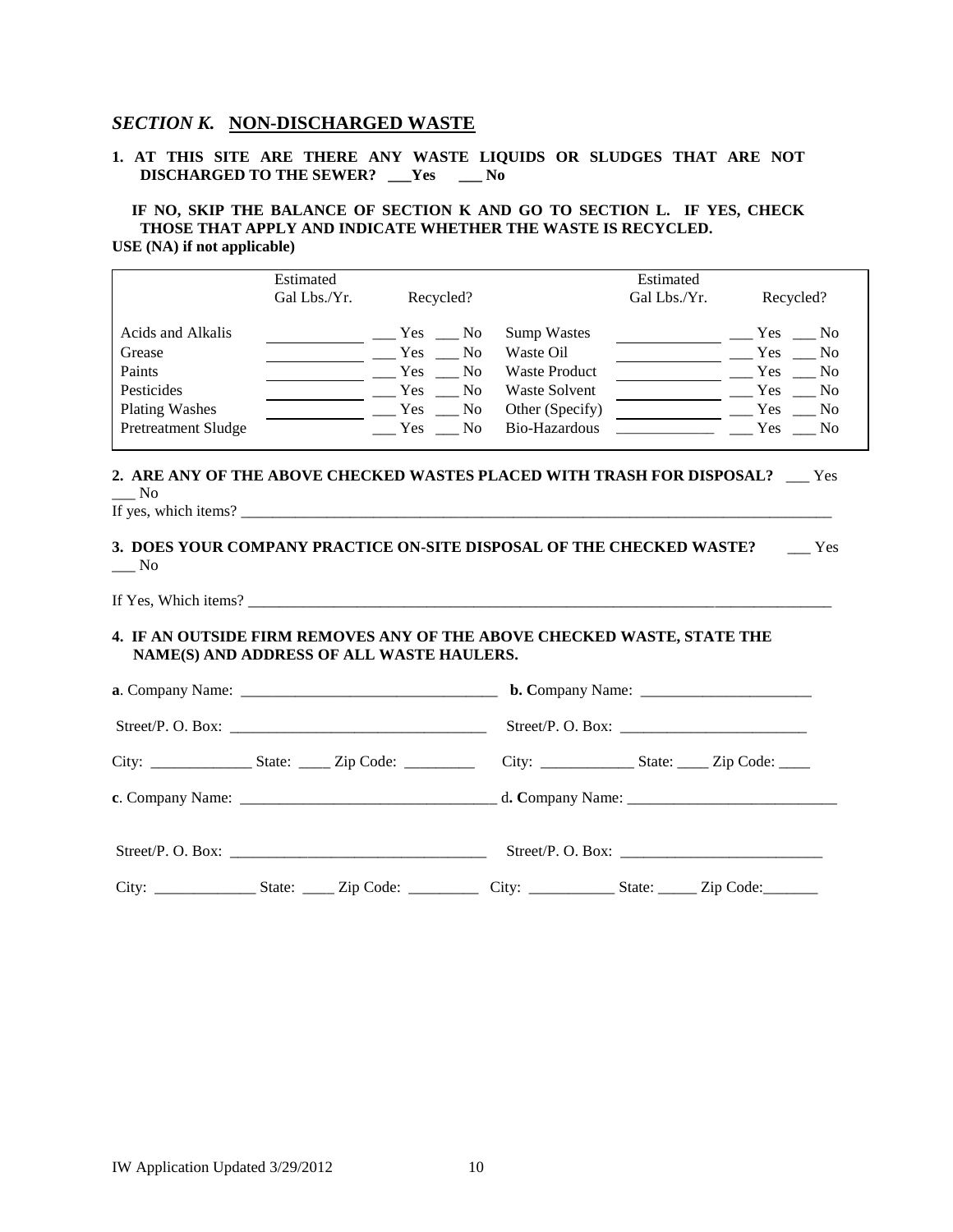## *SECTION L.* **CERTIFICATION**

**NOTE TO SIGNING OFFICIAL:** *INFORMATION AND DATA IDENTIFYING THE NATURE AND FREQUENCY OF A DISCHARGE SHALL BE AVAILABLE TO THE PUBLIC. REQUESTS FOR CONFIDENTIAL TREATMENT OF ALL OTHER INFORMATION SHALL BE GOVERNED BY PROCEDURES SPECIFIED IN 40 CFR PART, 2 SUBPART A.*

## **"I HEREBY CERTIFY UNDER PENALTY OF PERJURY, THAT THE INFORMATION CONTAINED IN THIS APPLICATION IS FAMILIAR TO ME, AND REPRESENTS AN ACCURATE AND COMPLETE STATEMENT OF FACT TO THE BEST OF MY KNOWLEDGE."**

Print Name: \_\_\_\_\_\_\_\_\_\_\_\_\_\_\_\_\_\_\_\_\_\_\_\_\_\_\_\_\_\_\_\_\_\_ Title: \_\_\_\_\_\_\_\_\_\_\_\_\_\_\_\_\_\_\_\_\_\_\_\_\_\_

| n.         |      |  |
|------------|------|--|
| Signature: | Jate |  |

| Inspectors' Name: |       |  |
|-------------------|-------|--|
| Signature:        | Date: |  |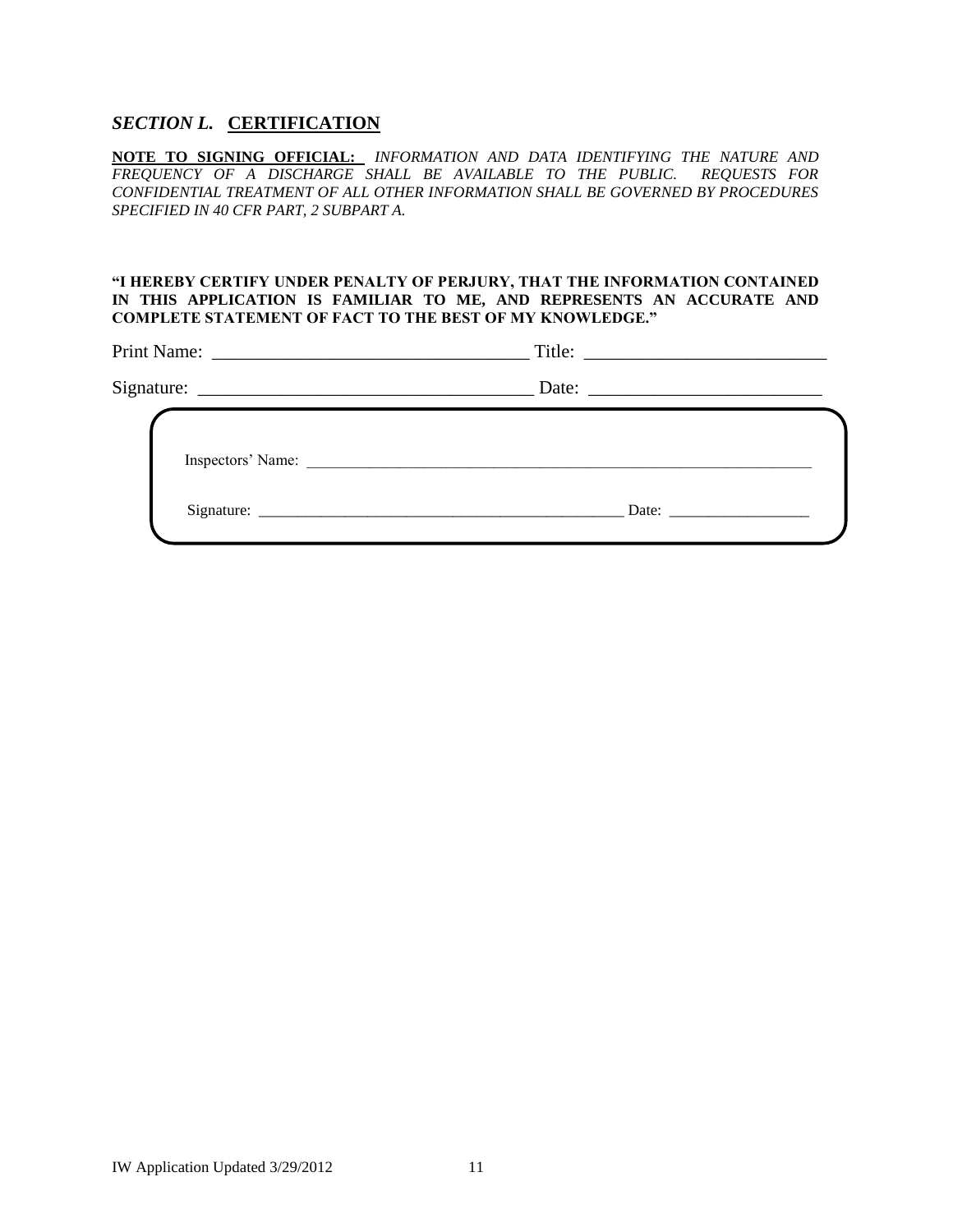# **ARTICLE 8. INDUSTRIAL WASTEWATERS**

## **[Sec. 22-169. Purpose.](http://www.qcode.us/codes/escondido/view.php?topic=22-8-22_169&frames=on)**

This article sets forth requirements for the City to comply with all applicable State and Federal laws, including the Clean Water Act and the General Pretreatment Regulations (Title 40 CFR Part 403). The purpose of this article is to prevent the introduction of pollutants that interfere with the operation of the HARRF, prevent pass through the HARRF, provide for the maximum possible beneficial public use of the City's wastewater collection system, brine, and treatment facilities through adequate regulations and permit requirements governing nonresidential discharges, to provide for equitable distribution of the city's costs, to promote reuse and recycling, and to provide procedures for complying with requirements placed upon the city by other regulator agencies.

# **Sec. 22-170. [Superseding previous regulations.](http://www.qcode.us/codes/escondido/view.php?topic=22-8-22_170&frames=on)**

This article shall supersede all previous regulations and policies of the City governing items covered in this article.

# **[Sec. 22-171.](http://www.qcode.us/codes/escondido/view.php?topic=22-8-22_171&frames=on) Reserved.**

# **[Sec. 22-172.](http://www.qcode.us/codes/escondido/view.php?topic=22-8-22_171&frames=on) Industrial User(s).**

(a) Industrial users are broken down into five categories and mean the following:

**(1) Class I** - Significant Industrial User (SIU's). All industries that are currently regulated under Federal Categorical Pretreatment Standards under 40 CFR 403.6 and 40CFR chapter I subchapter N., or any industrial users that discharge an average of 25,000 gallons per day or more of process wastewater to the HARRF, designated as such by the City on the basis that has a reasonable potential for adversely affecting the HARRF's operation or for violating any pretreatment standard or requirement. All must be permitted, inspected and sampled.

**(2) Class II** – Non-Categorical. These are the non-SIU dischargers who are required to have pretreatment. Usually interceptors, grease traps, clarifiers, sand oil separators, amalgam separator, silver recovery system, and or any type of source control equipment. This classification is primarily automotive service establishments, food service establishments, and industrial and commercial facilities.

**(3) Class III** – Non Permitted. Non permitted is defined as industries that has no potential to adversely affect the wastewater treatment process and operation at the HARRF and do not violate any pretreatment standard, prohibition or requirement of this Chapter and flow discharges are less than 25,000GPD and are not required to treat before discharging.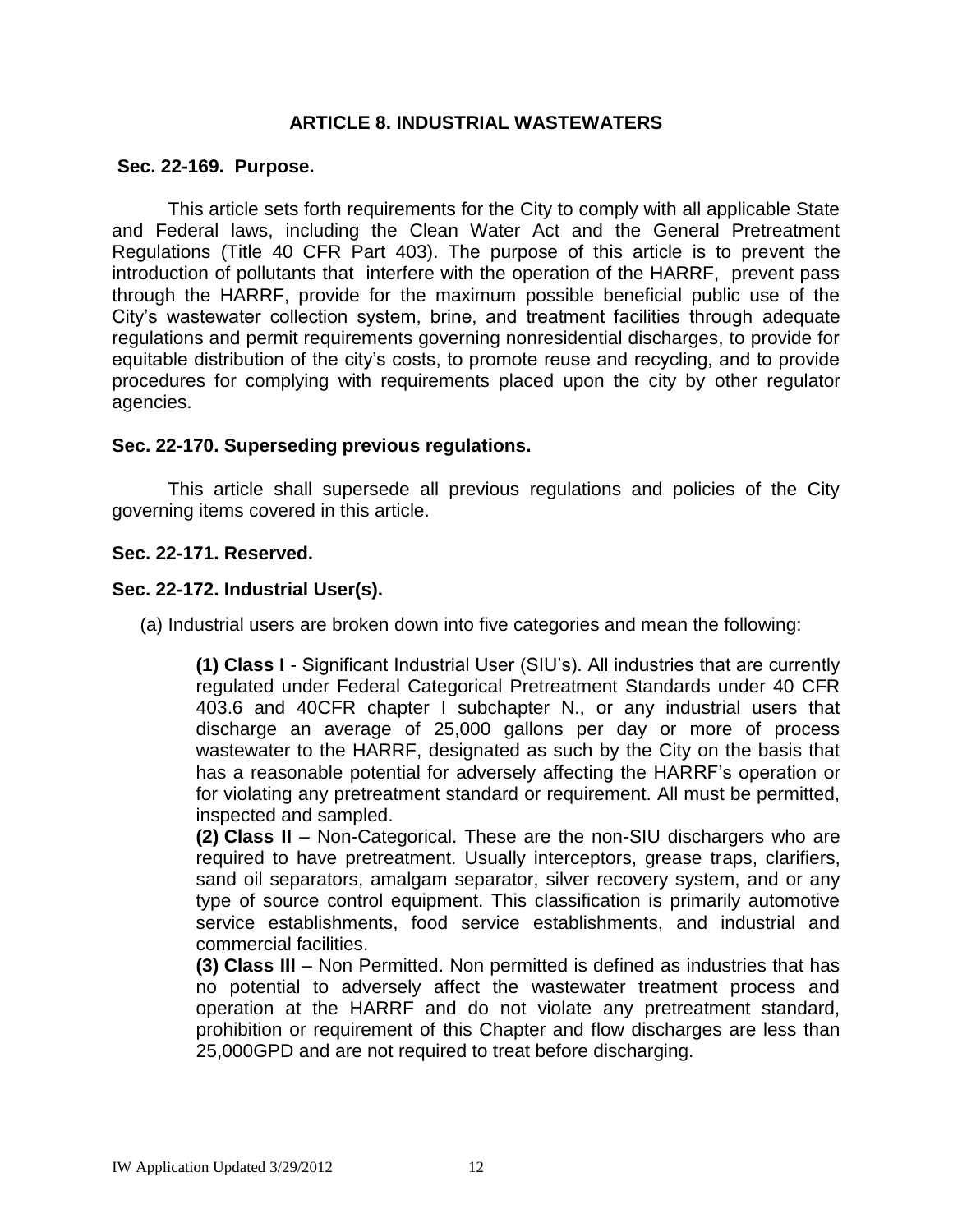**(4) Class IV** – Non-Significant Categorical Industrial Users. Non-significant categorical industrial users is defined as any industrial or categorical industrial user that has a manufacturing or production process or procedure that generates wastewater and/or waste and that wastewater and/or waste is not discharged to the HARRF due to the user reclamation recycling segregation and/or off-site disposal of the wastewater or waste; or a user subject to categorical pretreatment standard (excluding sanitary non-contact cooling and boiler blow down wastewater) and has:

(i) Consistent compliance with all applicable pretreatment categorical pretreatment standard and requirement.

(ii) Has submitted a certification statement required by 40CFR Part 403.12(q) together with any additional information necessary to support the certification statement.

(iii) And discharges more than 100 gallons per day of total categorical wastewater (excluding domestic waste, non-contact cooling and blowdown wastewater) or never discharged any untreated or treated concentrated process wastewater.

**(5) Class V** – Ground water or batch discharge. Ground water or batch discharge is defined as ground water remediation sites, and/or ground water dewatering site or facility that has a need to discharge to the HARRF. The discharger shall meet all the City's local discharge limits at the end of the pipe before it discharges into the City sewage system. May or may not require pretreatment and will be charged sewer use fees based on loading and current wastewater rates.

- (b) Users shall provide wastewater treatment as necessary to comply with this Chapter and shall achieve compliance with all categorical pretreatment standards, local limits, and prohibitions set out in this Chapter within the time limits specified by EPA, the State or the City, whichever is more stringent. Any facilities necessary for compliance shall be provided, operated and maintained at the user's expense. Detailed plans describing such facilities and operating procedures shall be submitted to the City for review, and shall be acceptable to the City before such facilities are constructed. The review of such plans and operating procedures shall in no way relieve the user from the responsibility of modifying such facilities as necessary to produce a discharge acceptable to the City under the provisions of this Chapter.
- (c) Whenever deemed necessary, the City may require users to restrict their discharge during peak flow periods, designate that certain wastewater be discharged only into specific sewers, relocate and/or consolidate points of discharge, separate sewage wastestreams from industrial wastestream, and such other conditions as may be necessary to protect the POTW and determine the users' compliance with the requirements of this Chapter.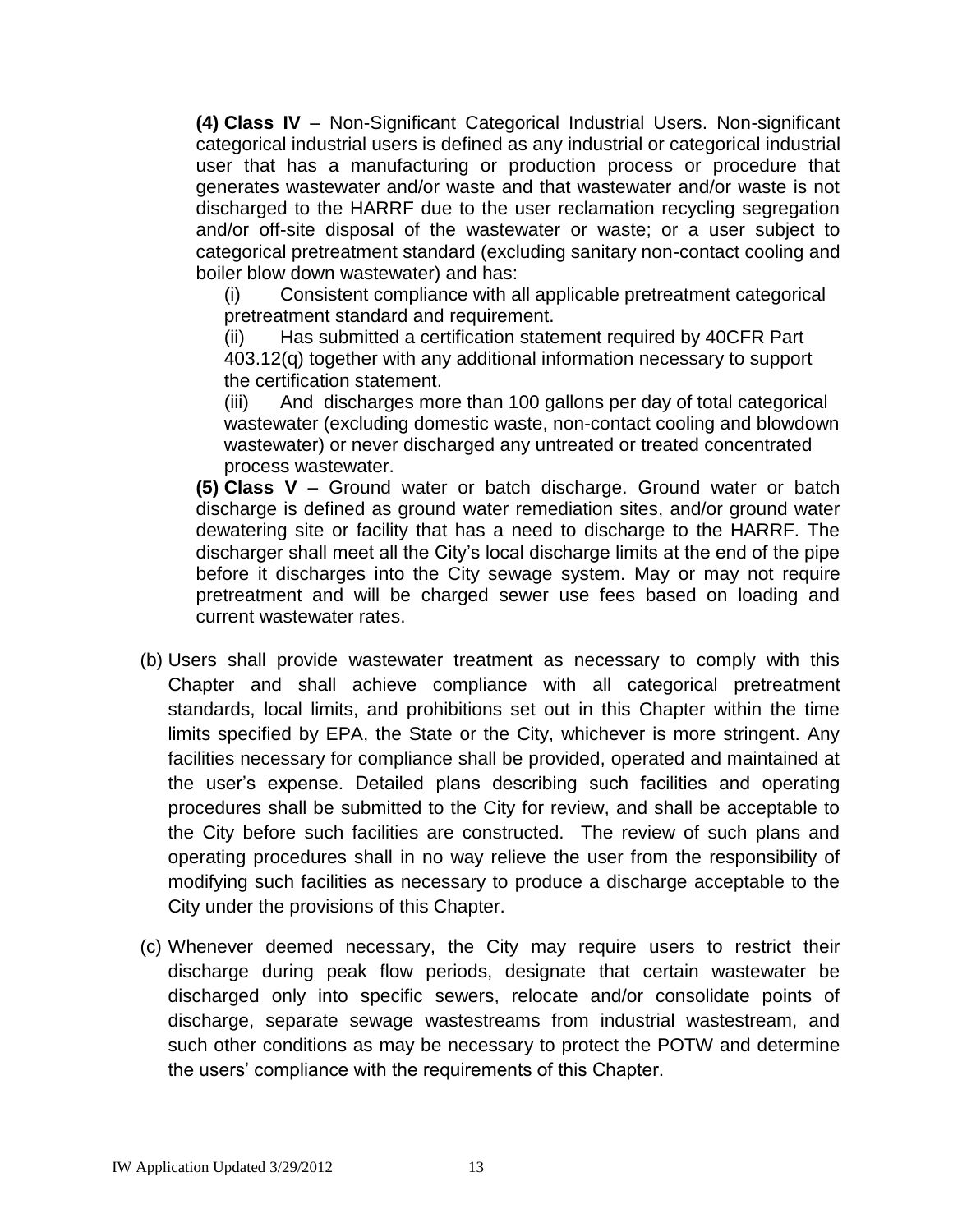- (d) The City may require any person discharging into the POTW to install and maintain on their property and at their expense a suitable storage and flowcontrol facility to ensure equalization of flow.
- (e) All non-domestic dischargers are required to have a current business license with the City.
- (f) Industrial users in significant noncompliance. An industrial user is in significant noncompliance if its violation meets one or more of the following criteria:
	- (1) Chronic violations of wastewater discharge limits, defined here as those in which 66 percent or more of all the measurements taken for the same pollutant parameter during a 6-month period exceed (by any magnitude) a numeric pretreatment standard or requirement, including instantaneous limits, as defined by 40 CFR 302.2(l);
	- (2) Technical Review Criteria (TRC) violations, defined here as those in which 33 percent or more of all of the measurements taken for the same pollutant parameter during a 6-month period equal or exceed the product of the numeric pretreatment standard or requirement including instantaneous limits, as defined by 40 CFR 403.3(l) multiplied by the applicable TRC (TRC=1.4 for biochemical oxygen demand ("BOD"), total suspended solids ("TSS"), fats, oil, and grease, and 1.2 for all other pollutants except pH);
	- (3) Any other violation of a pretreatment standard or requirement as defined by 40 CFR 403.3(l) daily maximum, long-term average, instantaneous limit, or narrative standard) that the POTW determines has caused, alone or in combination with other discharges, interference or pass through (including endangering the health of POTW personnel or the general public);
	- (4) Any discharge of a pollutant that has caused imminent endangerment to human health, welfare or to the environment or has resulted in the POTW's exercise of its emergency authority to halt or prevent such a discharge;
	- (5) Failure to meet, within 90 days after the schedule date, a compliance schedule milestone contained in a local control mechanism or enforcement order for starting construction, completing construction, or attaining final compliance;
	- (6) Failure to provide, within 45 days after the due date, required reports such as baseline monitoring reports, 90-day compliance reports, periodic selfmonitoring reports, and reports on compliance with compliance schedules;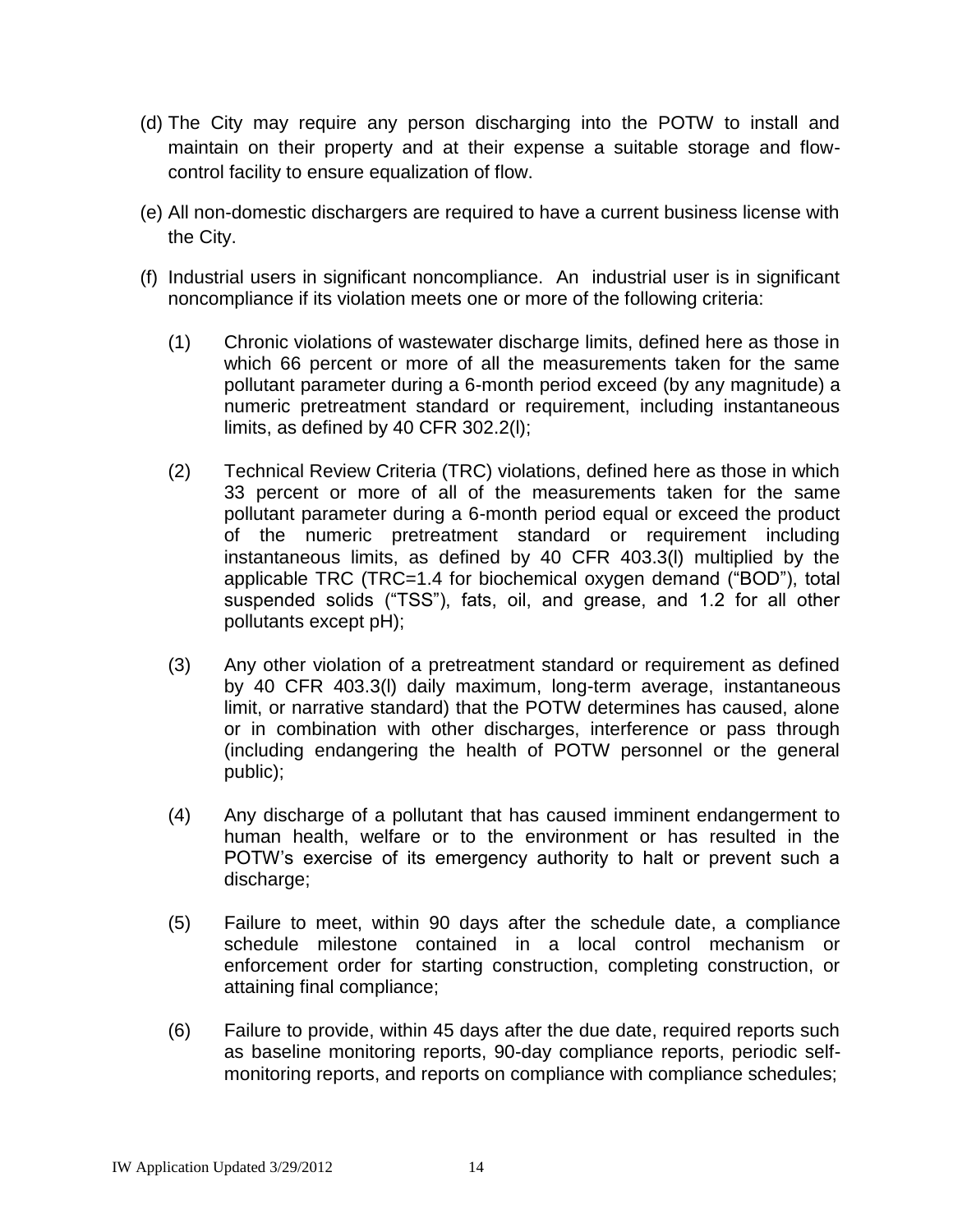- (7) Failure to accurately report noncompliance;
- (8) Any other violation(s) or group of violations, which may include a violation of best management practices, which the POTW determines will adversely affect the operation of implementation of the local pretreatment program.

## **Sec. 22-173. [Prohibited discharges.](http://www.qcode.us/codes/escondido/view.php?topic=22-8-22_173&frames=on)**

The following general prohibitions apply to all users of the HARRF whether or not they are subject to categorical pretreatment standards or any other National, State, or local pretreatment standards or requirement. No facility or person shall, discharge, deposit, or cause or allow to be discharged or deposited or passed through into the City's wastewater system or industrial brine collection system any wastewater containing or exhibiting the following:

(a) Pollutants which create a fire or explosive hazard in the POTW, including, but not limited to, wastestreams with a closed-cup flash point of less than one hundred forty (140) degrees Fahrenheit(sixty (60) degrees Celsius) using the test methods specified in 40 CFR 261.21;

(b) Any toxic or poisonous solids, liquids or gases in such quantities that, alone or in combination with other waste substances, may create pass through or interference as defined by section 22-1, or create a hazard for humans, animals or the local environment, interfere detrimentally with wastewater treatment processes, cause a public nuisance, or cause any hazardous condition to occur in the wastewater system;

(c) A pH lower than 6.0 or having any corrosive or detrimental characteristic that may cause injury to wastewater treatment or maintenance personnel or may cause damage to structures, equipment or other physical facilities of the wastewater system;

(d) Any solids or viscous substance of such size or character, or in such quantity that they may cause obstruction to flow in the collection system or be detrimental to proper wastewater treatment plant operations. Any particulate material that has not been ground sufficiently to pass through a three-eighths (3/8) inch screen;

(e) Any rainwater, storm water, ground water, street drainage, subsurface drainage, roof drainage, yard drainage, water from yard fountains, ponds or lawn sprays or any other uncontaminated water;

(f) Any water added for the purpose of diluting wastes as a partial or complete substitute for adequate treatment to achieve compliance with this Chapter;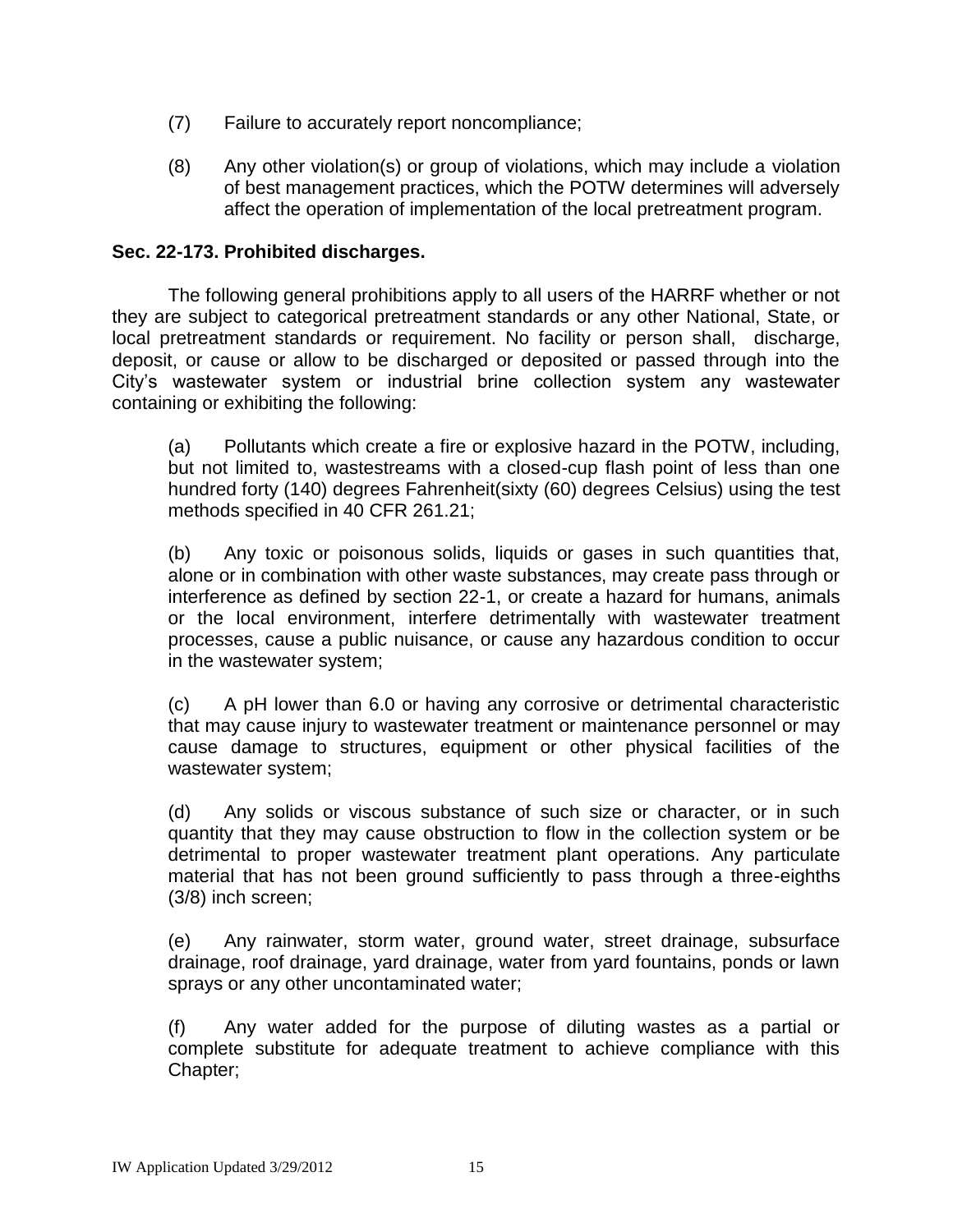(g) Any refined petroleum products, gasoline, mercury, kerosene, naphtha, benzene, toluene, xylene, ethers, alcohols, ketones, aldehydes, peroxides, chlorates, perchlorates, bromates, carbides, hydrides, solvents, pesticides, lubricants, stripping agent and coolant.

(h) Any dispersed petroleum or mineral based cutting oils, biodegradable oils, fats or greases in excessive concentrations that would tend to cause adverse effects on the wastewater system;

(i) Any unreasonably large amount of suspended solids;

(j) Pollutants, including oxygen-demanding pollutants (BOD, etc.), released in a discharge at a flow rate and/or pollutant concentration which, either singly or by interaction with other pollutants, will cause interference with the POTW;

(k) Any strongly odorous compounds or compounds tending to create odors;

(l) Dissolved sulfides above a concentration of one-tenth (0.1) milligram/liter;

(m) Any material inducing a high pH (pH greater than 10 .0) which causes incrustations, scale or precipitates on sewer walls or other adverse effects on the wastewater system;

(n) Any substance promoting or causing the promotion of toxic gases;

(o) Any flow having a temperature of one hundred and four (104) degrees Fahrenheit or higher.

(p) Any material requiring an excessive quantity of chlorine or other chemical compound used for disinfecting purposes;

(q) Any excessive amounts of chlorinated hydrocarbon or organic phosphorus type compounds;

(r) Any deionized water, steam condensate, distilled water, reverse osmosis backwash or anything creating brine in amounts that the control authority deems excessive;

(s) Any substance that may precipitate, solidify, gel, polymerize or become viscous under conditions normally found in the wastewater treatment plant effluent;

(t) Any wastewater containing pigment which is removed in the ordinary HARRF treatment process and which creates a visual contrast with the material appearance of the HARRF discharge observable at the point of HARRF discharge;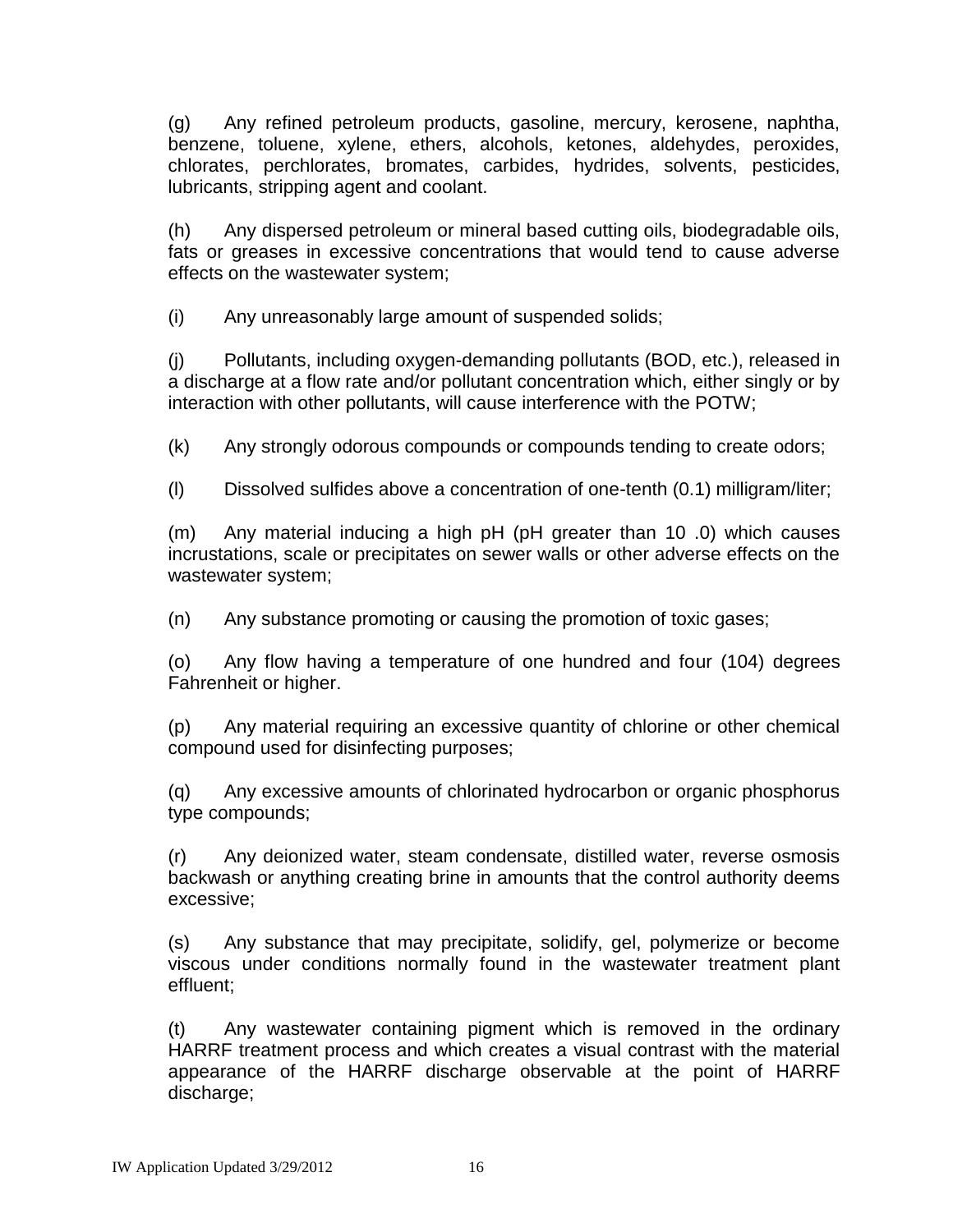(u) Medical wastes, except as specifically authorized by the City in an individual wastewater discharge permit.

(v) Any detergents, surface-active agents or other substances in quantities sufficient to cause foaming in the wastewater system;

- (w) Any radioactive wastes in excess of federal, state or county regulations;
- (x) Any trucked or hauled pollutants; and
- (y) Any discharge in violation of the Escondido Municipal Code

# **Sec. 22-174. [Limitations on discharges.](http://www.qcode.us/codes/escondido/view.php?topic=22-8-22_174&frames=on)**

(a) General Limitations. No person shall discharge or convey, or permit or allow to be discharged or conveyed, to the City wastewater system any pollutants of such character or quantity that will:

(1) Not be susceptible to treatment or interfere with the process of efficiency of the treatment system;

(2) Constitute a hazard to human or animal life, or to the stream or watercourse receiving the treatment plant effluent;

(3) Violate any federal, state or local pretreatment standards, including federal categorical pretreatment standards found at 40 CFR Chapter I, Subchapter N, Parts 405-471;

(4) Any material or quantity of material which will cause or have the potential to cause the HARRF's effluent to exceed the concentration limits of its NPDES permit as established by the San Diego regional water quality control board, and any subsequent amendments as are duly adopted from time to time by the Regional Water Quality Control Board.

(b) City of Escondido local limits shall apply to all discharges to the City's sewage system. The local limits may be allocated among industrial user classes or individual users as uniform or non-uniform concentration limits and mass loading limits. The industry being issued daily maximum concentrations may vary depending on the type of industry, flow and loading that may impact the HARRF and will be issued limits applicable to that specific industry. The following values represent the daily maximum concentration levels limits of specific contaminants which may be present in a user's discharge to the City sewage system.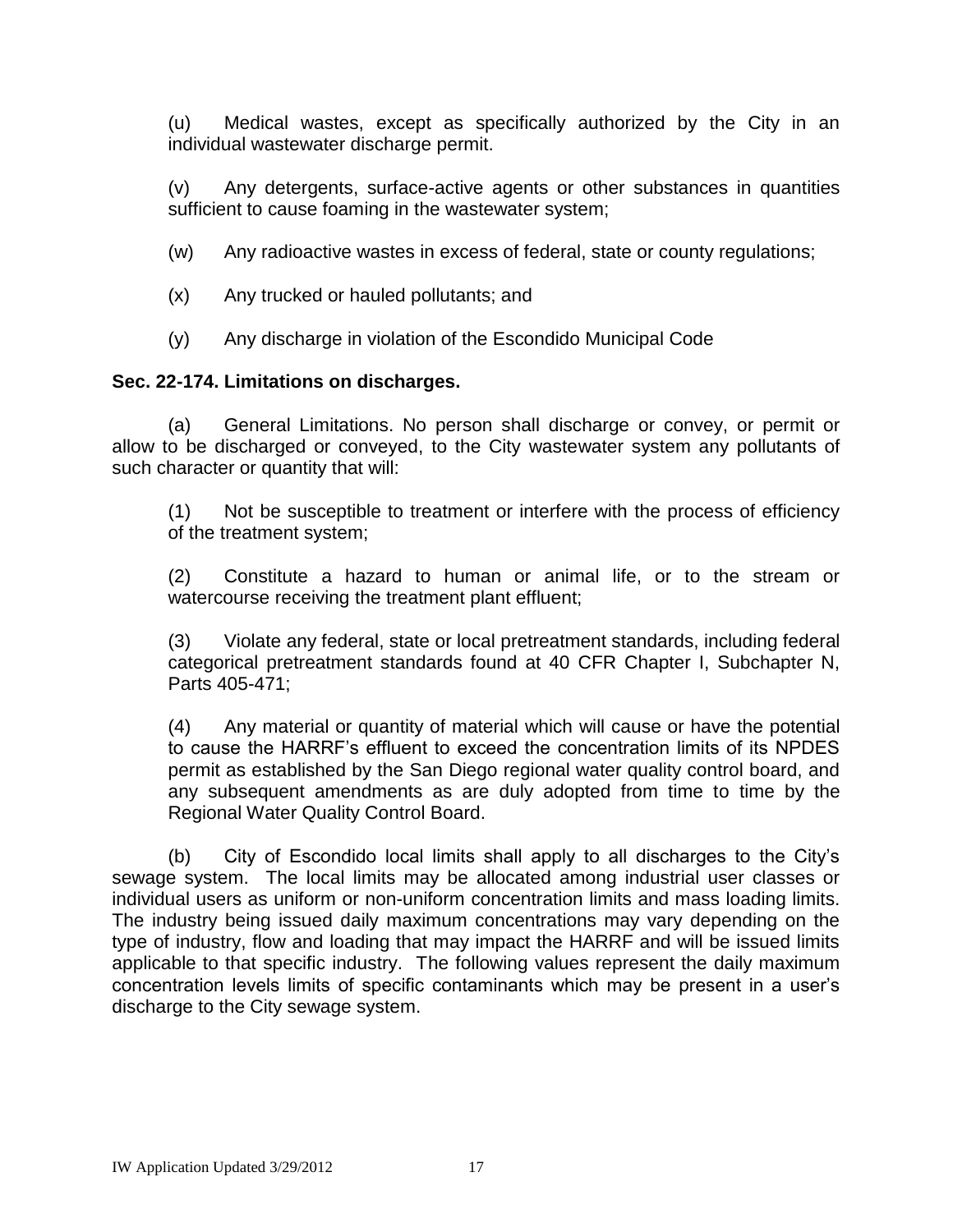Discharge Local Limits

|                | <b>Local Limits</b> |
|----------------|---------------------|
|                | Daily               |
| Parameter      | Maximum             |
|                | mg/L                |
| Arsenic (T)    | 0.1                 |
| Cadmium        |                     |
| (T)            | 0.107               |
| Chromium       |                     |
| $(\mathsf{T})$ | 0.96                |
| Copper (T)     | 1.05                |
| Lead (T)       | 0.58                |
| Mercury (T)    | 0.8                 |
| Nickel (T)     | 1.34                |
| Silver (T)     | 0.214               |
| Zinc(T)        | 2.63                |
| Cyanide (T)    | 0.207               |
| <b>TTO</b>     | 2.13                |
| <b>Boron</b>   | 3.0                 |
| Manganese      | 2.9                 |
| Fluoride       | 6.4                 |
| Oil &          |                     |
| Grease         | 100                 |
| pН             | $6.0 - 10.0$        |

# **Sec. 22-175. [Prohibited discharge locations.](http://www.qcode.us/codes/escondido/view.php?topic=22-8-22_175&frames=on)**

(a) It is unlawful for any person to discharge or cause to be discharged into any storm drain or storm water channel or natural watercourse, whether currently carrying water or not, or into any pipe or waterway leading to such drain, channel or watercourse, any solid or fluid material which will or has the potential to impair the useful functioning of such drain, channel or water course or cause expense to the city, or other public agency, in maintaining the proper functioning of same, or cause public nuisance or public hazard or cause detrimental pollution of natural surface or subsurface waters.

(b) It is unlawful for any person to deposit or discharge into any sump which is not impermeable or into any pit or well, or onto the ground, or into any storm drain or watercourse any material which, by seeping underground or by being leached or by reacting with the soil, is detrimental to the usable underground waters and exceeds the range of the effects of ordinary nonindustrial land uses on underground waters into which such wastes seep, or which violate any requirements of the San Diego regional water quality control board.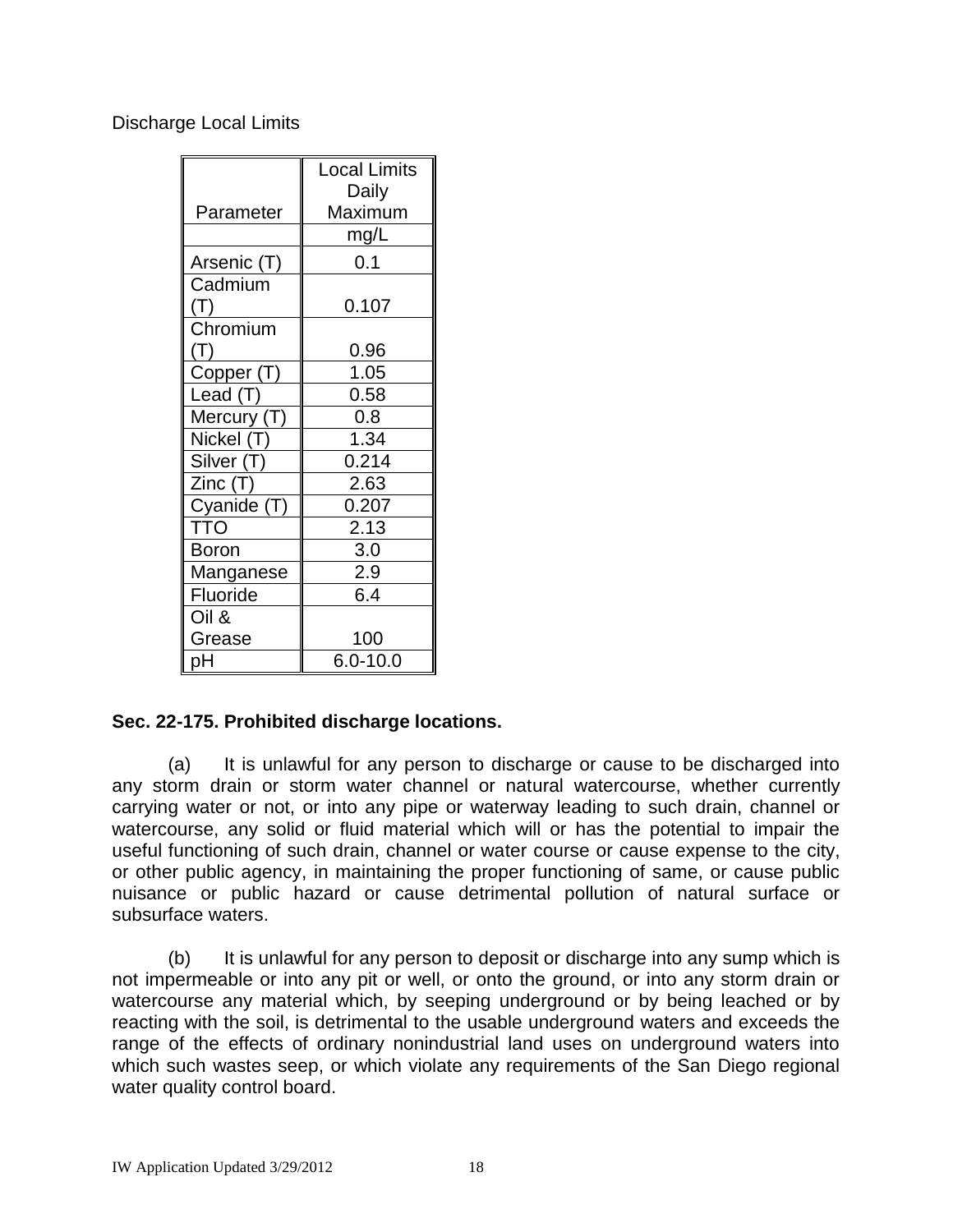## **Sec. 22-176. [Permit requirement.](http://www.qcode.us/codes/escondido/view.php?topic=22-8-22_176&frames=on)**

Permits must be obtained by all nondomestic users whose wastewater contains or may contain pollutants not normally found or in concentrations in excess of those normally found in domestic wastewater. Those users requiring permits shall include, but not be limited to, the following categories:

(a) Users whose wastewater contains or may contain any substance which would cause the wastewater to be considered a prohibited discharge under this article;

(b) Any user that meets the criteria set forth in 40 CFR 403.3, is designated as a significant industrial user and is categorized as a Class I category in Sec. 22-172.

(c) Any other users determined by the Director to require special regulation or source control;

(d) Non-domestic discharges of wastewater to the sewer system is prohibited unless the discharger obtains a discharge permit or other authorization to discharge from the city;

(e) Class I,, Class IV, and Class V dischargers are required to obtain a sewer use permit from the City prior to initiating discharge;

The Director or designee is authorized to make the determination as to which discharge class the discharger will be assigned, and

(g) The Director is authorized to require each discharger to submit a discharge permit application in accordance with section 22-177.

# **[Sec. 22-177.](http://www.qcode.us/codes/escondido/view.php?topic=22-8-22_177&frames=on) Application.**

(a) Any users required to obtain an individual wastewater discharge permit who have a permit and have been discharging wastewater into the POTW prior to the effective date of this ordinance and who wish to continue such discharges in the future, shall, within 180 days before permit expired, apply to the industrial waste program division for an individual wastewater discharge permit. Proposed new users shall apply at least ninety (90) days prior to connecting to or contributing to the City's wastewater system. The application may require information including, but not limited to: estimated wastewater strength; estimated wastewater flow; average and peak wastewater discharge flow rates for each side sewer; locations of side sewers; sampling points and pretreatment facilities; description of activity; facilities and plant processes on the premises; including raw materials, processes and types of materials which are or could be discharged; SIC number; total product produced, by type; number and responsibilities of employees; and any other information the Director may deem necessary to evaluate the permit application.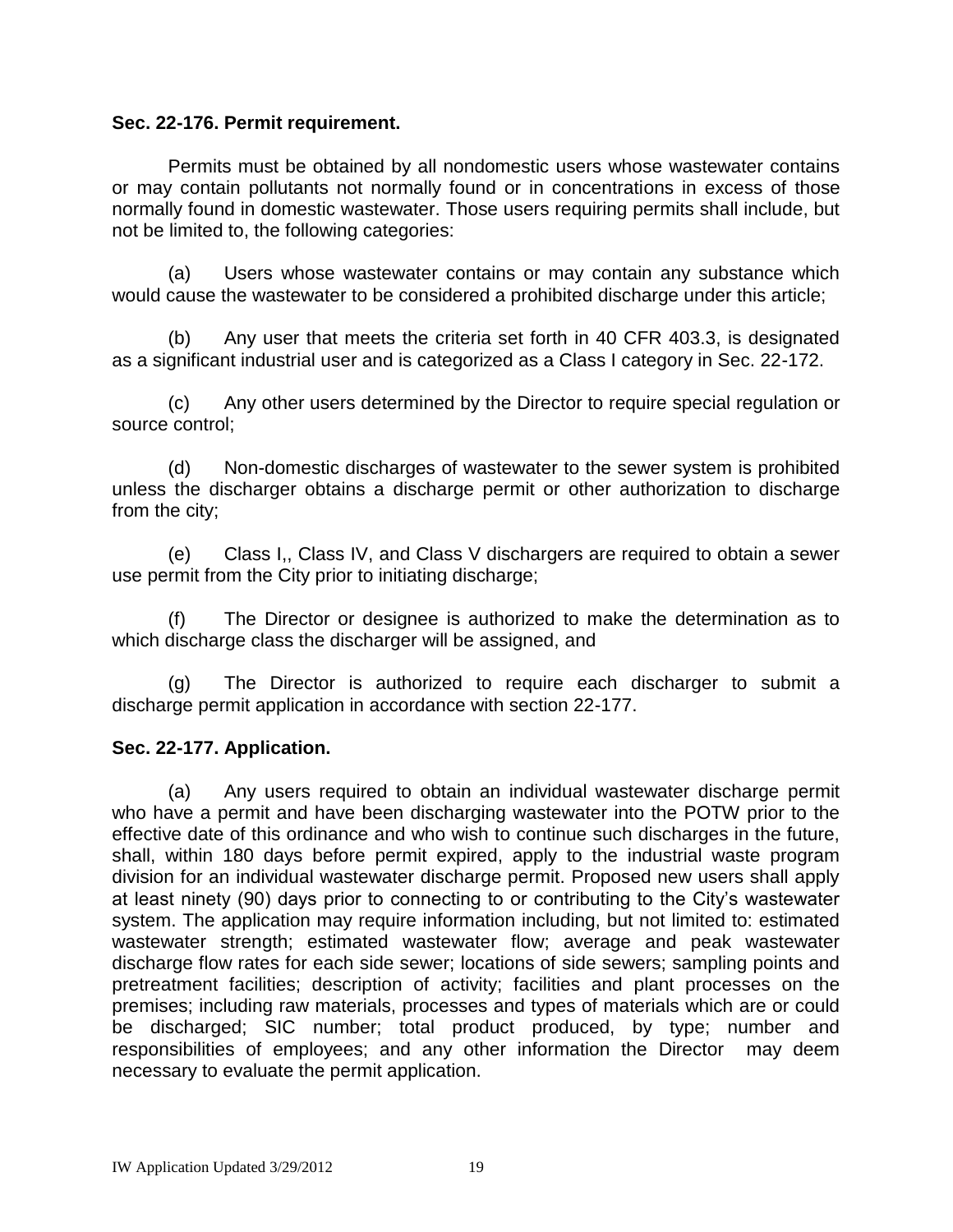(b) Incomplete or inaccurate applications will not be processed and will be returned to the discharger for revision.

(c) The Director or designee shall notify the discharger when the application is deemed to be complete.

(d) The Director or designee will approve or deny the completed application within ninety (90) days of receipt.

(e) Application signatories and certification. All wastewater permit applications and user reports must be signed by an authorized representative of the user and contain the following certification statement:

I certify under penalty of law that this document and all attachments were prepared under my direction or supervision in accordance with a system designed to assure that qualified personnel properly gather and evaluate the information submitted. Based on my inquiry of the person or persons who manage the system, or those persons directly responsible for gathering the information, the information submitted is, to the best of my knowledge and belief, true, accurate, and complete. I am aware that there are significant penalties for submitting false information, including the possibility of fine and imprisonment.

# **Sec. 22-178. [Terms and conditions of permit.](http://www.qcode.us/codes/escondido/view.php?topic=22-8-22_178&frames=on)**

(a) Terms. All wastewater discharge permits shall be expressly subject to all provisions of this article. All permits shall contain the following terms:

- (1) A group classification designation;
- (2) Monitoring requirements;
- (3) Requirements for reports of initial and continuing compliances;
- (4) Requirements for pretreatment facilities; and

(5) A statement of all applicable civil and criminal penalties for violation of this article, and any applicable compliance schedule.

(b) Conditions. Wastewater discharge permits shall be expressly subject to all provisions of this article and all other applicable regulations established by the City. Permits may contain the following:

(1) A permit application fee;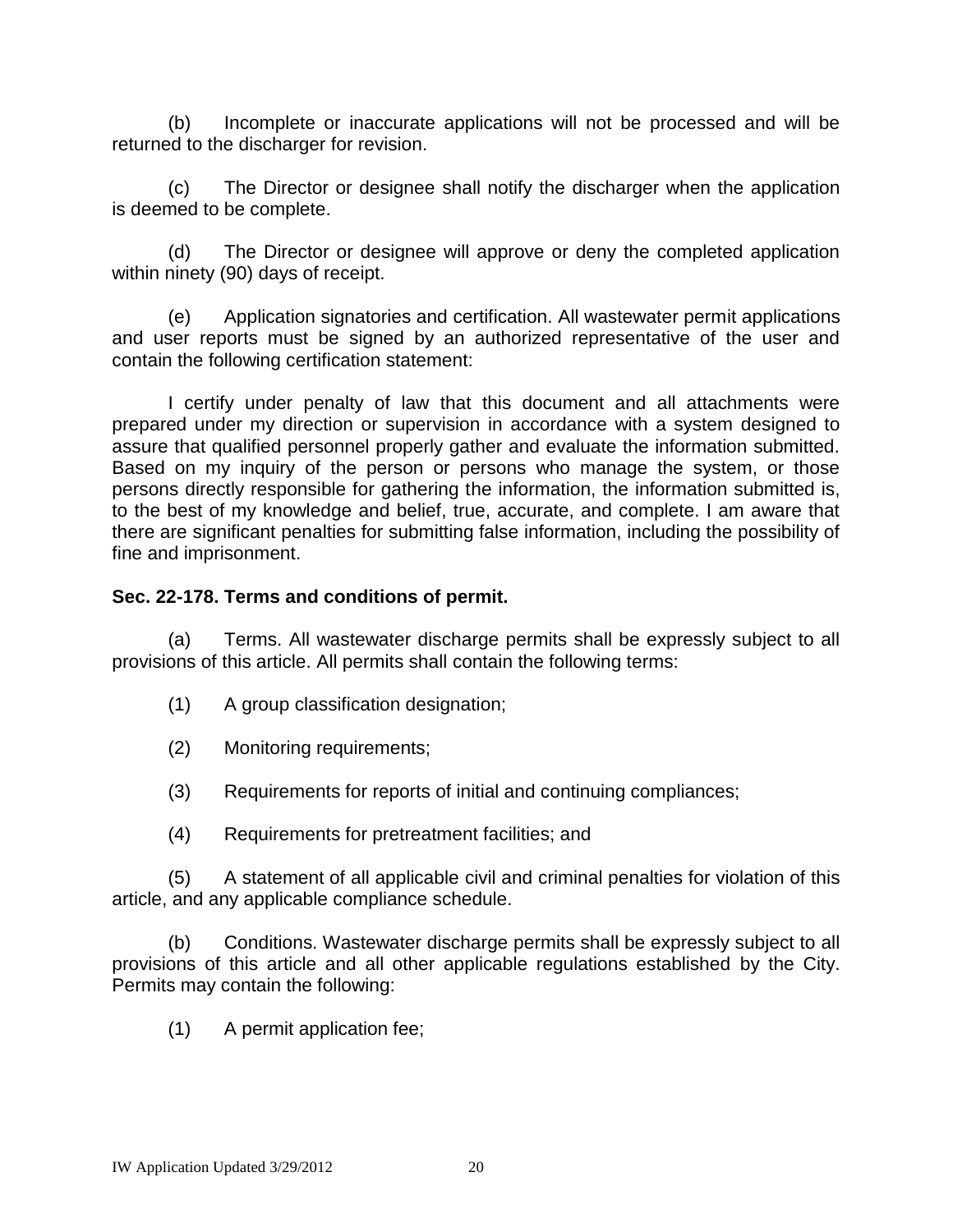(2) Limitations on wastewater strength for the flow in each side sewer, including average and maximum concentrations of the wastewater constituents and characteristics;

(3) Limits on average and maximum rate of discharge, restriction of discharge to certain hours of the day, or requirements for flow regulation and equalization;

(4) Requirements for the installation of flow measurement or other facilities;

(5) Requirements for installation and maintenance of inspection and sampling facilities, including City access to the facilities;

(6) Specifications for monitoring programs which may include sampling locations, method of sampling, those chemical constituents to be reported upon, frequency of sampling, number, types and standards for tests;

(7) Requirements for submission of technical reports or discharge reports, and authority for the Director or designee to copy all such reports kept at the premises of the user;

(8) Requirements for maintaining and retaining plant records relating to wastewater discharge as specified by the city, and affording access to the city for the purposes of inspection and copying; and/or

(9) Requirements for facilities to prevent accidental discharge or slug discharge of prohibited materials or other wastes regulated by this article.

# **Sec. 22-179. [Permit duration.](http://www.qcode.us/codes/escondido/view.php?topic=22-8-22_179&frames=on)**

Permits shall be issued for a time period not to exceed five (5) years and shall be stated to expire on a specific date. The user shall apply for permit reissuance a minimum of one hundred and eighty (180) days prior to the expiration of the user's existing permit.

# **Sec. 22-180. [Change of permit terms and conditions.](http://www.qcode.us/codes/escondido/view.php?topic=22-8-22_180&frames=on)**

(a) The City may change the terms and conditions of a wastewater discharge permit, including changing the average limits on the elements of wastewater strength, from time to time as circumstances may require. The City shall allow a user reasonable time to comply with any City required changes in the permit.

(b) Any user desiring to make alterations of connections to the wastewater collection system, or desiring to modify its industrial plant, process or wastewater treatment facilities in a manner which would increase or decrease the flow rate or alter the quality of the wastewater discharge described in its wastewater discharge permit shall first apply for an amended permit and obtain a revised wastewater discharge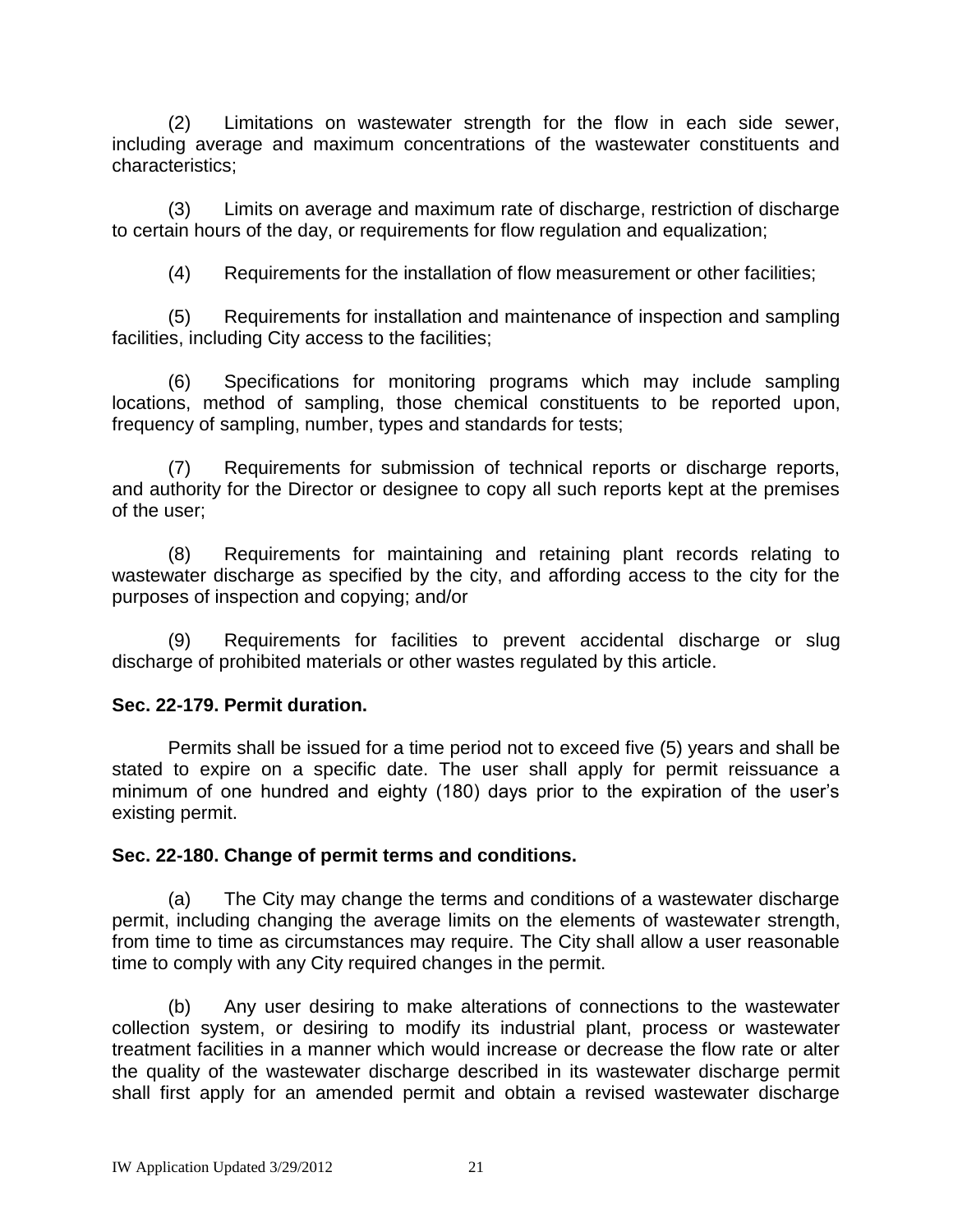permit approved by the Director or designee prior to the commencement of any construction of new facilities or operation of modified facilities. The Director or designee shall treat this in the same manner as an original application under section 22-178 of this article.

(c) Upon promulgation of a national categorical pretreatment standard, the Director shall notify by registered letter all users who may be subject to such standard, including the applicable reporting requirements under 40 CFR Section 403.12. Within one hundred eighty (180) days after the promulgation of a national categorical pretreatment standard, all applicable users shall make an application to the Director or designee for a wastewater discharge permit. Likewise, applicable users with an existing wastewater discharge permit shall make application to the Director or designee for a revised permit within one hundred eighty (180) days after the promulgation of such standard. The City shall respond by issuing new or revised wastewater discharge permits to the applicants. The new or revised permit shall be issued within three (3) months of the promulgation of the National Categorical Pretreatment Standard, and shall require compliance with such standard within the time frame prescribed by the standard.

# **Sec. 22-181. [Transfer of permit prohibited.](http://www.qcode.us/codes/escondido/view.php?topic=22-8-22_181&frames=on)**

Wastewater discharge permits are issued to a specific user for a specific operation. A wastewater discharge permit shall not be reassigned or transferred or sold to a new owner, new user, different premises or a new or changed operation unless approved by the Director.

# **Sec. 22-182. [Revocation of permit.](http://www.qcode.us/codes/escondido/view.php?topic=22-8-22_182&frames=on)**

(a) Any user, who violates the following conditions of its permit or of this article, or of applicable state and federal regulations, is subject to having its permit revoked by the Director or designee upon a minimum notice of three (3) days.

(b) Violations subjecting a user to possible revocation of its permit include, but are not limited to, the following:

- (1) Failure of a user to accurately report the wastewater constituents and characteristics of its discharge;
- (2) Failure of the user to report significant changes in operations or wastewater constituents and characteristics;
- (3) Refusal of reasonable access to the user's premises for the purpose of inspection or monitoring; or
- (4) Violation of conditions of the permit.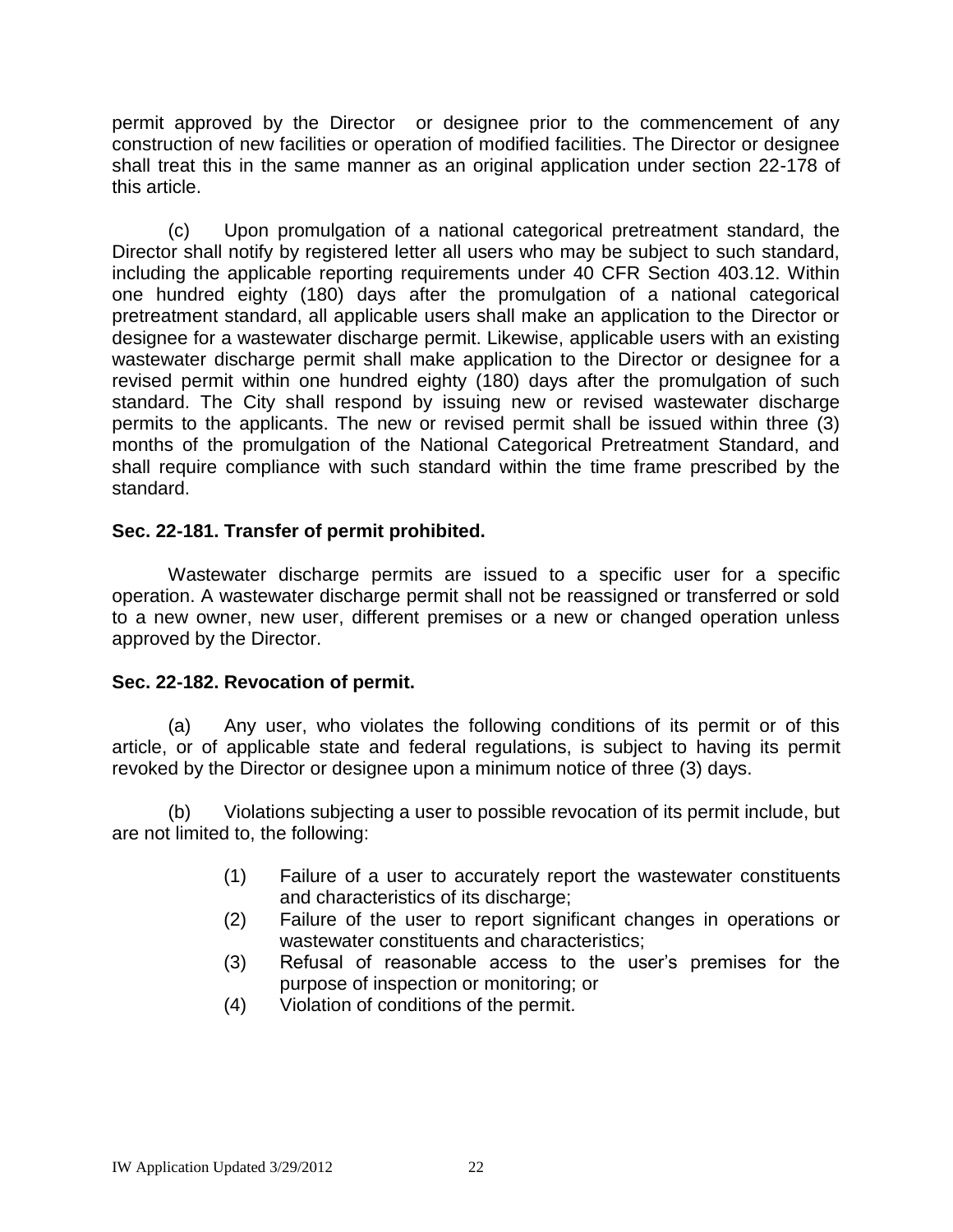# **Sec. 22-183. [Unusual conditions, special agreements and waivers.](http://www.qcode.us/codes/escondido/view.php?topic=22-8-22_183&frames=on)**

 (a) No statement contained in this article prevents any special agreement or arrangement between the City and any industrial concern whereby a nonresidential waste of unusual strength or character may be accepted by the city for treatment.

(b) If any discharge contains or may contain constituents which cause it to fail to conform to any of the requirements set forth in section 22-175, but the Director finds that:

- (1) The discharge will not cause harm to the wastewater system nor unreasonably or inequitably burden the operations of the system; and
- (2) When considered together with similar excesses in discharges of other limited herein will not materially affect the ability of the City to meet the requirements of the regional water quality control board on the City's wastewater treatment plant effluent (NPDES permit), the Director shall grant approval for discharge to the sewer with waiver or modifications of the requirements which would not be met, and so indicate on the user's permit.

(c) The Director shall not grant a waiver of any requirement set forth by federal or state regulation.

# **Sec. 22-184. [Administrative authority.](http://www.qcode.us/codes/escondido/view.php?topic=22-8-22_184&frames=on)**

(a) The Director is charged with responsibility for the City's wastewater control program, the administration and enforcement of the provisions of this article, and the City of Escondido municipal industrial waste program enforcement response procedures.

(b) To effectively administer and enforce the provisions of these regulations, the Director or designee may require any discharger to comply with any or all of the requirements of this Chapter.

# **Sec. 22-185. [Pretreatment.](http://www.qcode.us/codes/escondido/view.php?topic=22-8-22_185&frames=on)**

- (a) Pretreatment requirements for food service establishments, automotive service establishments, and other commercial/industrial establishments.
	- (1) Each establishment shall have their own separate FOG removal equipment.
	- (2) Any tenant improvement, addition of fixtures or remodel of an existing facility shall require install or upgrade of F.O.G. removal equipment. F.O.G. removal equipment sizing will be determined by the most recently adopted version of the Uniform Plumbing Code by the Building Standards Commission, as well as any other requirements mandated by the pretreatment department. Any equipment added must be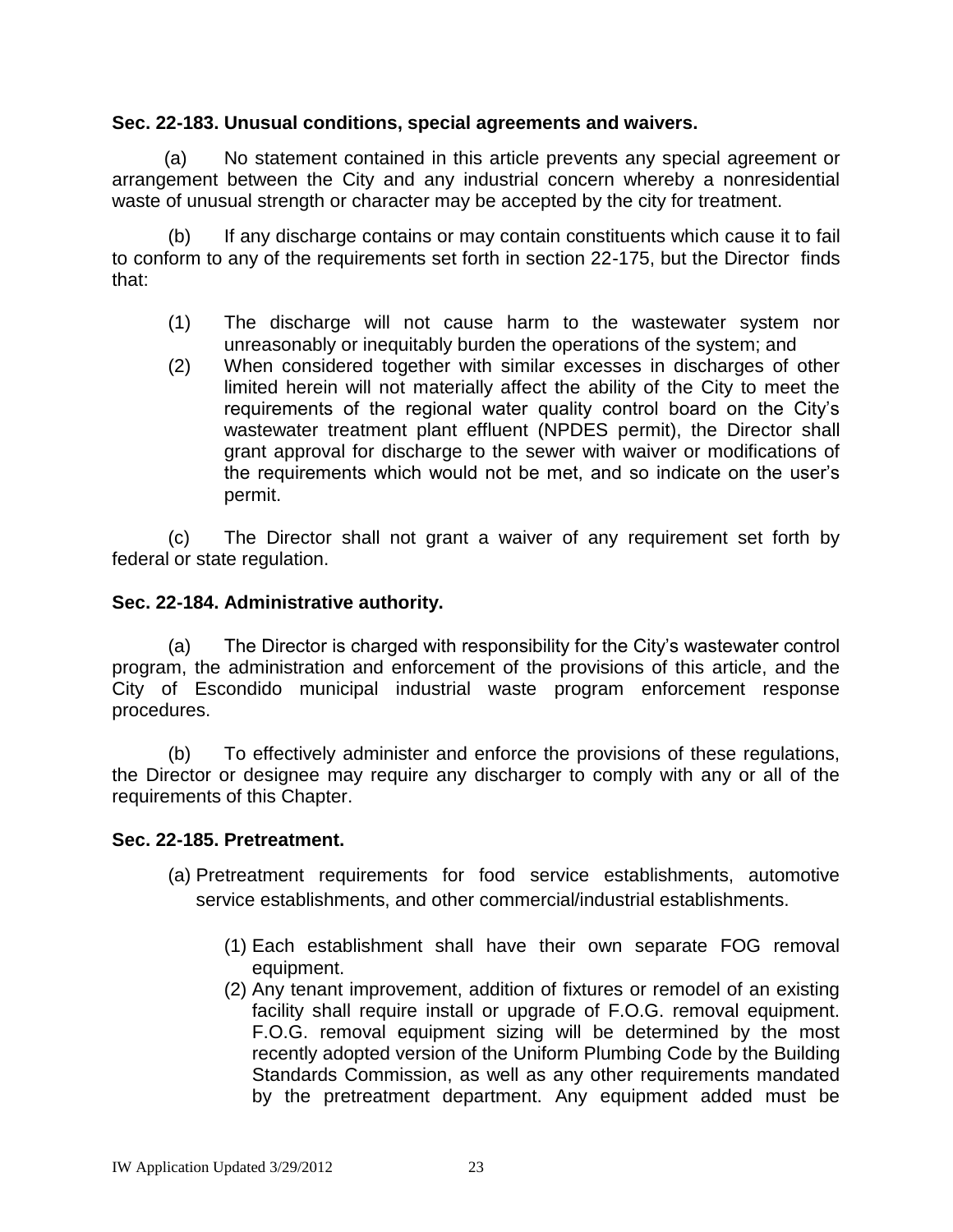approved by the pretreatment department prior to the installation of F.O.G. removal equipment. Any establishment that uses oil shall have a grease recycling container with a locking lid supplied and serviced by a certified waste hauler. Hauling and disposal manifests shall be kept on-site and readily available for inspection at all times. Falsified maintenance records shall result in an administrative citation and any other enforcement action.

- (3) Interceptors, grease traps, clarifiers and sand/oil separators shall be provided when, in the expert view of the Director or designee, they are necessary for the proper handling of liquid wastes containing grease in excessive amounts, or regulated wastes, sand and other harmful or potentially harmful materials; except that such interceptors shall not be required for private living quarters or dwelling units. All interceptors shall be of a type and capacity as required by the most recently approved Uniform Plumbing Code (UPC) and approved by the Director or designee and located so as to be readily and easily accessible for cleaning and inspection. The requirement for installation of an interceptor, grease trap, clarifier or sand oil separator shall be indicated in the user's wastewater discharge permit. Interceptors, grease traps, clarifiers and sand oil separators shall be constructed of impervious materials capable of withstanding abrupt and extreme changes in temperature. They shall be of substantial construction, watertight, and equipped with easily removable covers which when bolted in place shall be gastight and watertight. All interceptors, grease traps, clarifiers and sand oil separators deemed necessary shall be installed and maintained at the owner's expense. Interceptors, grease traps, clarifiers and sand oil separators shall be in efficient operation at all times. Maintenance records must be current, kept onsite and available for inspection. Each individual discharger shall retain their own maintenance records for pretreatment equipment, even when there is existing communal pretreatment equipment onsite.
- (4) Any maintenance service establishment that generates automotive waste shall have a proper California Hazardous Waste Permanent ID number provided by the Department of Toxic Substances Control. All generated waste shall be disposed of properly through a licensed hauler for the automotive wastes generated onsite including, but not limited to, motor oil, oil filter, antifreeze, transmission fluid, and paint waste wet and dry. Hauling manifests shall be kept onsite and available for inspection at all times. Falsified maintenance records shall result in an administrative citation and any other enforcement action.
- (b) Mercury Reduction Program.

The City may require onsite silver recovery and/or mercury pretreatment at photographic, medical, dental facilities or the like, in order to insure compliance with the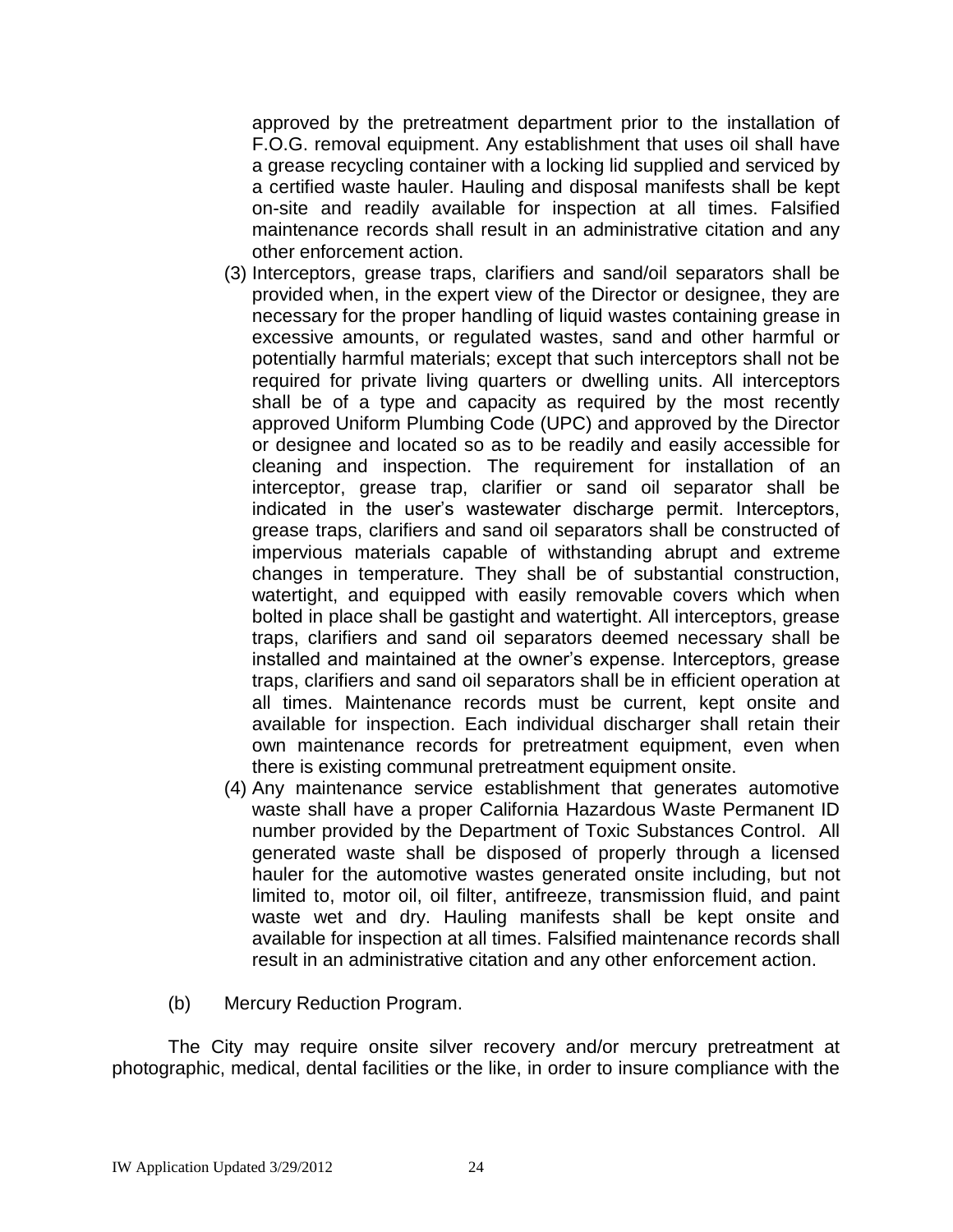City's local limits for silver and mercury. The City will regulate these industries under Class II permits.

# **Sec. 22-186. [Protection from accidental/slug discharge.](http://www.qcode.us/codes/escondido/view.php?topic=22-8-22_186&frames=on)**

(a) The City shall evaluate whether each significant industrial user needs an accidental discharge/slug discharge control plan or other action to control slug discharges. The City may require any user to develop, submit for approval, and implement such a plan or take such other action that may be necessary to control slug discharges.

(b) Each nonresidential user shall provide protection from accidental discharge of prohibited materials or other wastes regulated by this article. Facilities to prevent accidental discharge of such materials shall be provided and maintained at the user's expense. Detailed plans showing facilities and operation procedures to provide this protection shall be submitted to the Director or designee for review, and shall be approved by the Director or designee before construction of the facility. Review and approval of such plans and operating procedures shall not relieve the industrial user from the responsibility to modify its facility as necessary to meet the requirements of this article.

(c) Each user required to provide facilities for protection from accidental discharge shall be identified in the user's wastewater discharge permit. Permit provisions shall describe the extent of facilities required and shall outline a compliance schedule.

(d) If, for any reason, a facility does not comply with or is unable to comply with the protection from accidental discharge limitations of this article, the facility responsible for such discharge shall immediately notify the POTW or appropriate response authority so that corrective action may be taken to protect the treatment system.

(e) In the event of any accidental discharge, a written report addressed to the Director or designee detailing the date, time and cause of the accidental discharge, the quantity and characteristics of the discharge and corrective action taken to prevent future discharges, shall be filed by the responsible nonresidential facility within five (5) days of the occurrence of the noncomplying discharge.

(f) At least once every two (2) years, the Director or designee shall evaluate whether each significant industrial user needs an accidental discharge/sludge control plan. The Director or designee may require any user to develop, submit for approval, and implement such a plan. Alternatively, the director or designee may develop such a plan for any user. An accidental discharge/slug control plan shall address, at a minimum, the following: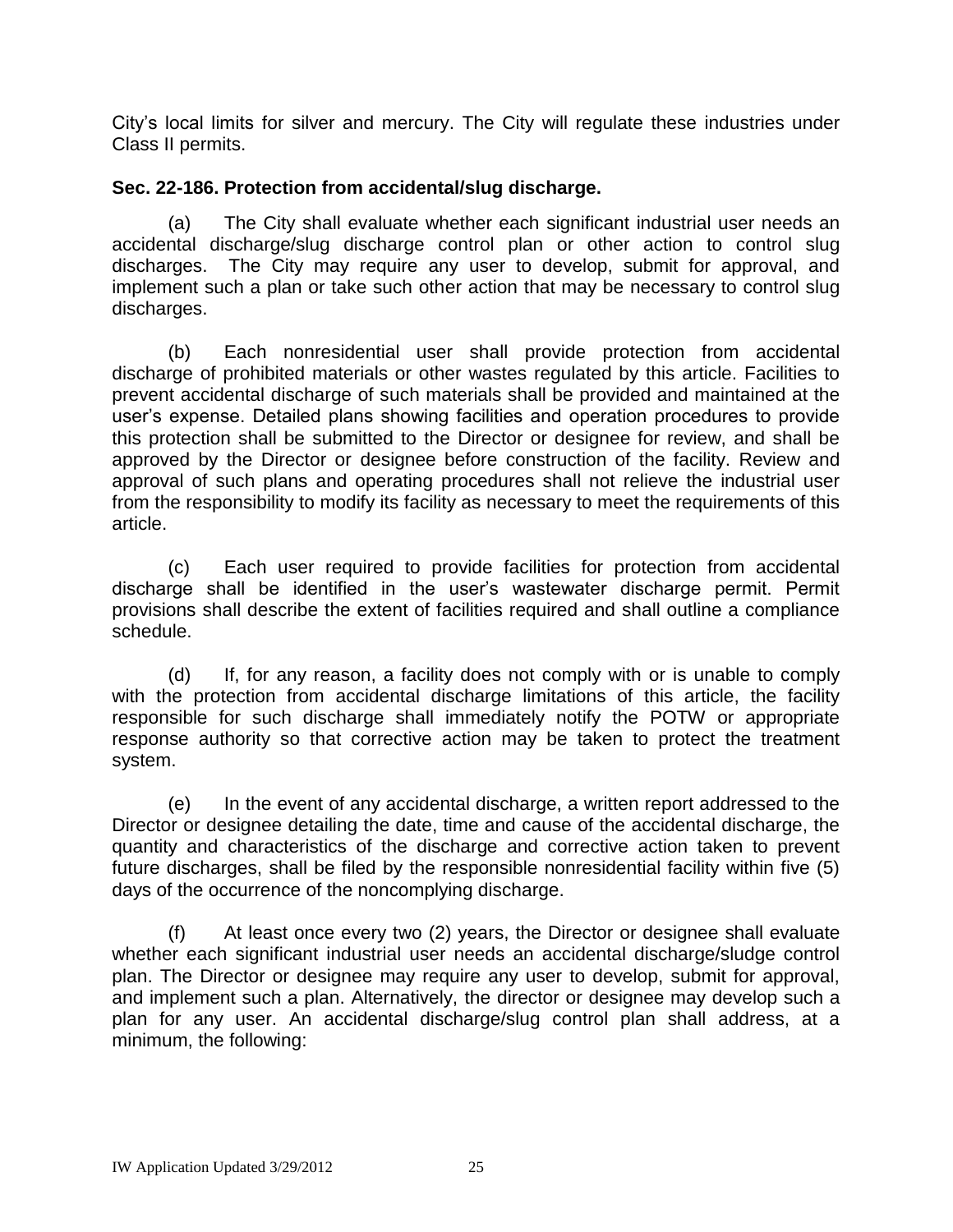(1) Description of discharge practices, including non-routine batch discharges;

(2) Description of stored chemicals;

(3) Procedures for immediately notifying the Director of any accidental or slug discharge, as required by this section; and

(4) Procedures to prevent adverse impact from any accidental or slug discharge. Such procedures include, but are not limited to, inspection and maintenance of storage areas, handling and transfer of materials, loading and unloading operations, control of plant site runoff, worker training, building of containment structures or equipment, measures for containing toxic organic pollutants, including solvents, and/or measures and equipment for emergency response.

(g) Significant industrial users are required to notify the POTW immediately of any changes at its facility affecting the potential for a slug discharge.

# **Sec. 22-187. [Discharge reports.](http://www.qcode.us/codes/escondido/view.php?topic=22-8-22_187&frames=on)**

The Director or designee may require discharge reports including, but not limited to questionnaires, technical reports, sampling reports, and test analyses, and periodic reports of wastewater discharge. Reporting requirements shall be as specified in the user's wastewater discharge permit.

When a report filed by a user pursuant to this section is not adequate in the judgment of the Director, such user may be required to supply additional information as deemed necessary.

The discharge report may include, but shall not be limited to, the nature of the process, volume and rates of wastewater flow, a lab analysis of wastewater samples, elements, constituents and characteristics of the wastewater, together with any information required in an application for wastewater discharge permit.

All costs associated with preparation of discharge reports, including the costs of wastewater analysis, shall be the responsibility of the user.

Those users subject to national categorical pretreatment standards shall comply with all reporting requirements in accordance with the general pretreatment regulations for existing and new sources of pollution (Title 40 CFR Part 403). All reports specifically set forth in 40 CFR Part 403 shall be required pursuant to this article. These include, but are not limited to:

(a) Baseline Monitoring Reports.

(1) Within either one hundred eighty (180) days after the effective date of a categorical pretreatment standard, or the final administrative decision on a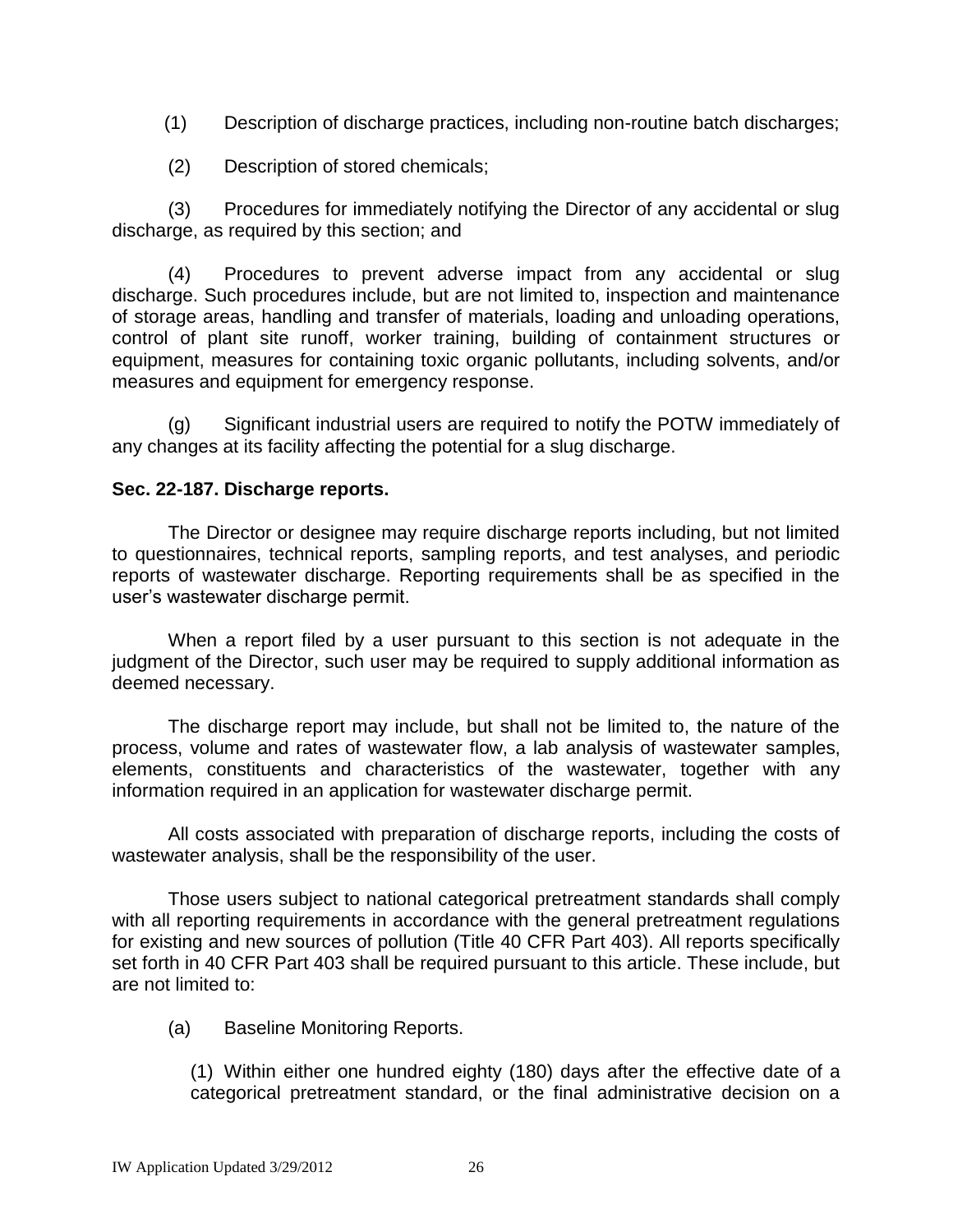category determination under 40 CFR 403.6(a)(4), whichever is later, existing categorical users currently discharging to or scheduled to discharge to the POTW shall submit to the Director or designee a report which contains the information listed in paragraph (2) below. At least ninety (90) days prior to commencement of their discharge, new sources, and sources that become categorical users subsequent to the promulgation of an applicable categorical standard, shall submit to the Director or designee a report which contains the information listed in paragraph (2), below. A new source shall report the method of pretreatment it intends to use to meet applicable categorical standards. A new source also shall give estimates of its anticipated flow and quantity of pollutants to be discharged.

(2) Users described above shall submit the information set forth below.

(A) Identifying Information. The name and address of the facility, including the name of the operator and owner;

(B) Environmental Permits. A list of any environmental control permits held by or for the facility;

(C) Description of Operations. A brief description of the nature, average rate of production, and standard industrial classifications of the operation(s) carried out by such user. This description should include a schematic process diagram which indicates points of discharge to the POTW from the regulated processes;

(D) Flow Measurement. Information showing the measured average daily and maximum daily flow, in gallons per day, to the POTW from regulated process streams and other streams, as necessary, to allow use of the combined wastestream formula set out in 40 CFR 403.6(e);

(E) Measurement of Pollutants.

(i) The categorical pretreatment standards applicable to each regulated process,

(ii) The results of sampling and analysis identifying the nature and concentration, and/or mass, where required by the standard or by the Director or designee, of regulated pollutants in the discharge from each regulated process. Instantaneous, daily maximum, and long-term average concentrations, or mass, where required, shall be reported. The sample shall be representative of daily operations and shall be analyzed in accordance with procedures set out in Section 22-190 (b),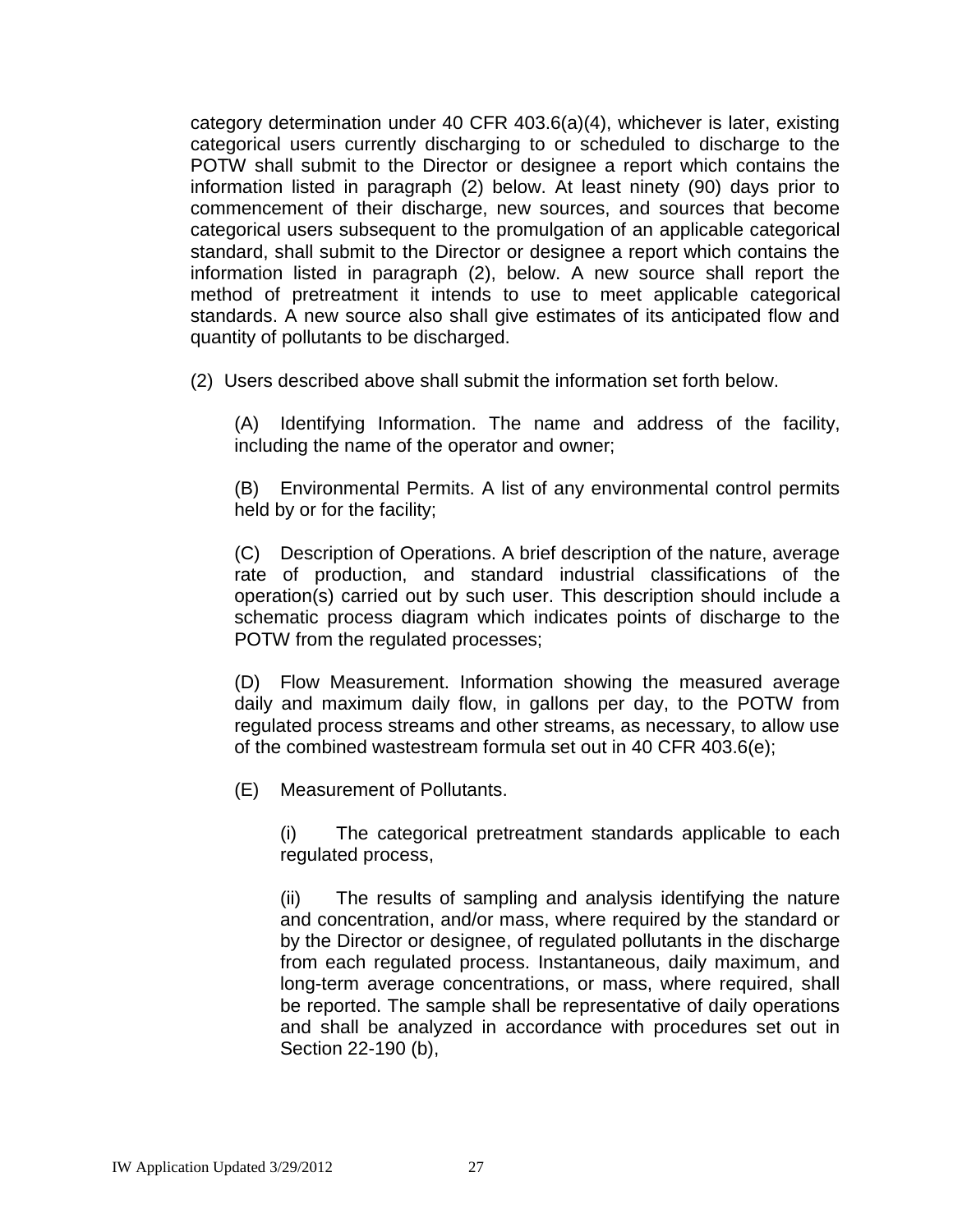(F) Certification. A statement, reviewed by the user's authorized representative and certified by a qualified professional, indicating whether pretreatment standards are being met on a consistent basis, and, if not, whether additional operation and maintenance (O&M) and/or additional pretreatment is required to meet the pretreatment standards and requirements;

(G) Compliance Schedule. If additional pretreatment and/or O&M will be required to meet the pretreatment standards, the shortest schedule by which the user will provide such additional pretreatment and/or O&M. The completion date in this schedule shall not be later than the compliance date established for the applicable pretreatment standard. A compliance schedule pursuant to this section must meet the requirements set out in subsection (b) of this section;

(H) Signature and Certification. All baseline monitoring reports must be signed and certified in accordance with section 22-177(e) of this article.

 (b) Compliance Schedule Progress Reports. The following conditions shall apply to the compliance schedule required by subsection (a)(2)(G) of this section:

(1) The schedule shall contain progress increments in the form of dates for the commencement and completion of major events leading to the construction and operation of additional pretreatment required for the user to meet the applicable pretreatment standards (such events include, but are not limited to, hiring an engineer, completing preliminary and final plans, executing contracts for major components, commencing and completing construction, and beginning and conducting routine operation);

(2) No increment referred to above shall exceed nine (9) months;

(3) The user shall submit a progress report to the Director or designee no later than fourteen (14) days following each date in the schedule and the final date of compliance including, as a minimum, whether or not it complied with the increment of progress, the reason for any delay, and, if appropriate, the steps being taken by the user to return to the established schedule; and

(4) In no event shall more than nine (9) months elapse between such progress reports to the Director or designee.

(c) Reports on Compliance with Categorical Pretreatment Standard Deadline.

Within ninety (90) days following the date for final compliance with applicable categorical pretreatment standards, or in the case of a new source following commencement of the introduction of wastewater into the POTW, any user subject to pretreatment standards and requirements shall submit to the Director or designee a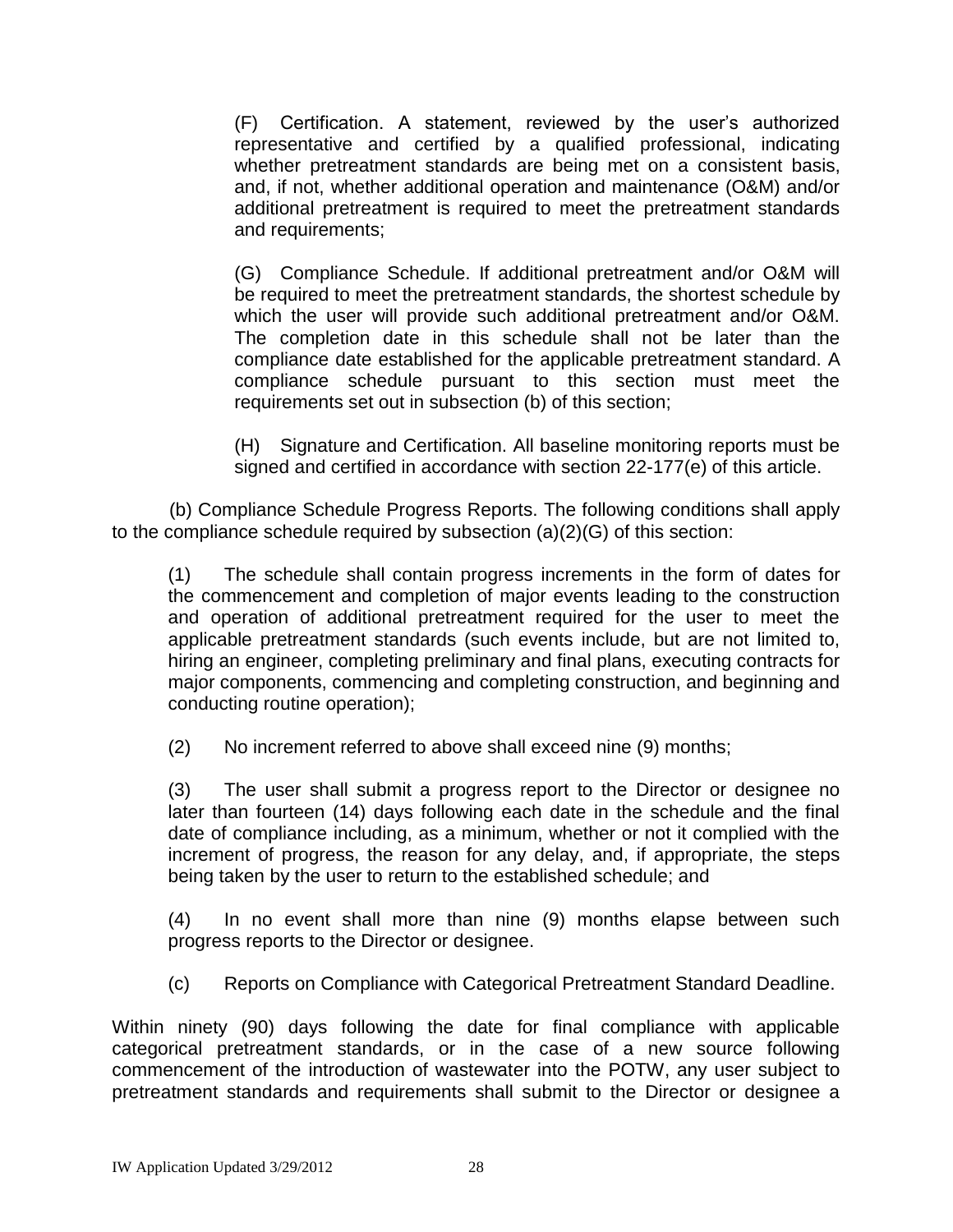report containing the information described in subsections  $(a)(2)(D)$ —(F) of this section. For users subject to equivalent mass or concentration limits established in accordance with the procedures in 40 CFR 403.6(c), this report shall contain a reasonable measure of the user's long-term production rate. For all other users subject to categorical pretreatment standards expressed in terms of allowable pollutant discharge per unit of production (or other measure of operation), this report shall include the user's actual production during the appropriate sampling period. All compliance reports must be signed and certified in accordance with Section 22-177(e) of this article.

(d) Periodic Compliance Reports.

(1) All significant industrial users shall, at a frequency determined by the Director- or designee, but in no case less than two (2) times per year (in June and December, unless otherwise stated), submit a report indicating the nature and concentration of pollutants in the discharge which are limited by pretreatment standards and the measured or estimated average and maximum daily flows for the reporting period. All periodic compliance reports must be signed and certified in accordance with section 22-177(e) of this article.

(2) All wastewater samples must be representative of the user's discharge. Wastewater monitoring and flow measurement facilities shall be properly operated, kept clean, and maintained in good working order at all times. The failure of a user to keep its monitoring facility in good working order shall not be grounds for the user to claim that sample results are unrepresentative of its discharge.

(3) If a user subject to the reporting requirement in this section monitors any pollutant more frequently than required by the Director or designee, using the procedures prescribed in subsection (j) of this section, the results of this monitoring shall be included in the report.

(e) Reports of Changed Conditions. Each user must notify the Director or designee of any planned significant changes to the user's operations or system which might alter the nature, quality or volume of its wastewater at least ninety (90) days before the change.

(1) The Director or designee may require the user to submit such information as may be deemed necessary to evaluate the changed condition, including the submission of a wastewater discharge permit application under section 22-177 of this article.

(2) The Director or designee may issue a wastewater discharge permit under section 22-176 of this article or modify an existing wastewater discharge permit under section 22-180 in response to changed conditions or anticipated changed conditions.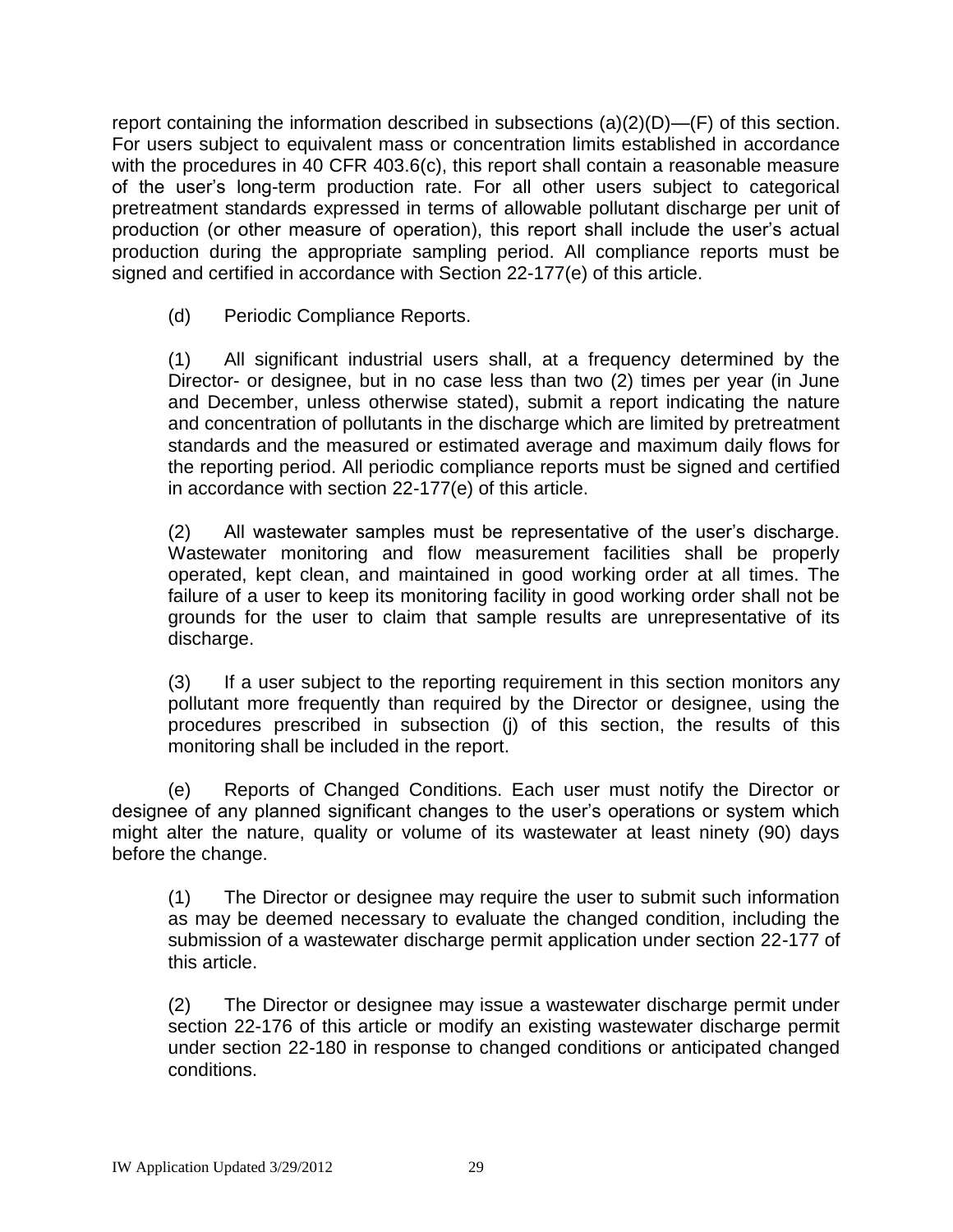(3) For purposes of this requirement, significant changes include, but are not limited to, flow increases of twenty (20) percent or greater, and the discharge of any previously reported pollutants.

(f) Reports of Potential Problems.

(1) In the case of any discharge, including, but not limited to, accidental discharges, discharges of a nonroutine, episodic nature, a noncustomary batch discharge, or a slug load, that may cause potential problems for the POTW, the user shall immediately telephone and notify the Director or designee of the incident. This notification shall include the callers name, phone number, location of the discharge, type of waste, concentration and volume, if known, and corrective actions taken by the user.

(2) Within five (5) days following such discharge, the user shall, unless waived by the Director or designee, submit a detailed written report describing the cause(s) of the discharge and the measures to be taken by the user to prevent similar future occurrences. Such notification shall not relieve the user of any expense, loss, damage or other liability which may be incurred as a result of damage to the POTW, natural resources, or any other damage to person or property; nor shall such notification relieve the user of any fines, penalties or other liability which may be imposed pursuant to this article.

(3) A notice shall be permanently posted on the user's bulletin board or other prominent place advising employees whom to call in the event of a discharge described in paragraph (f)(1) above. Employers shall ensure that all employees, who may cause such a discharge to occur, are advised of the emergency notification procedure.

(4) Significant industrial users are required to notify the City immediately of any change at its facility affecting the potential for a slug discharge.

(g) Reserved.

 (h) Reports from Unpermitted Users. All users not required to obtain a wastewater discharge permit shall provide appropriate reports, including manifests or any other requested information, to the Director or designee as the Director may require.

 (i) Notice of Violation/Repeat Sampling and Reporting. If sampling performed by a user indicates a violation, the user must notify the Director or designee within twenty-four (24) hours of becoming aware of the violation. The user shall also repeat the sampling and analysis and submit the results of the repeat analysis to the Director within thirty (30) days after becoming aware of the violation.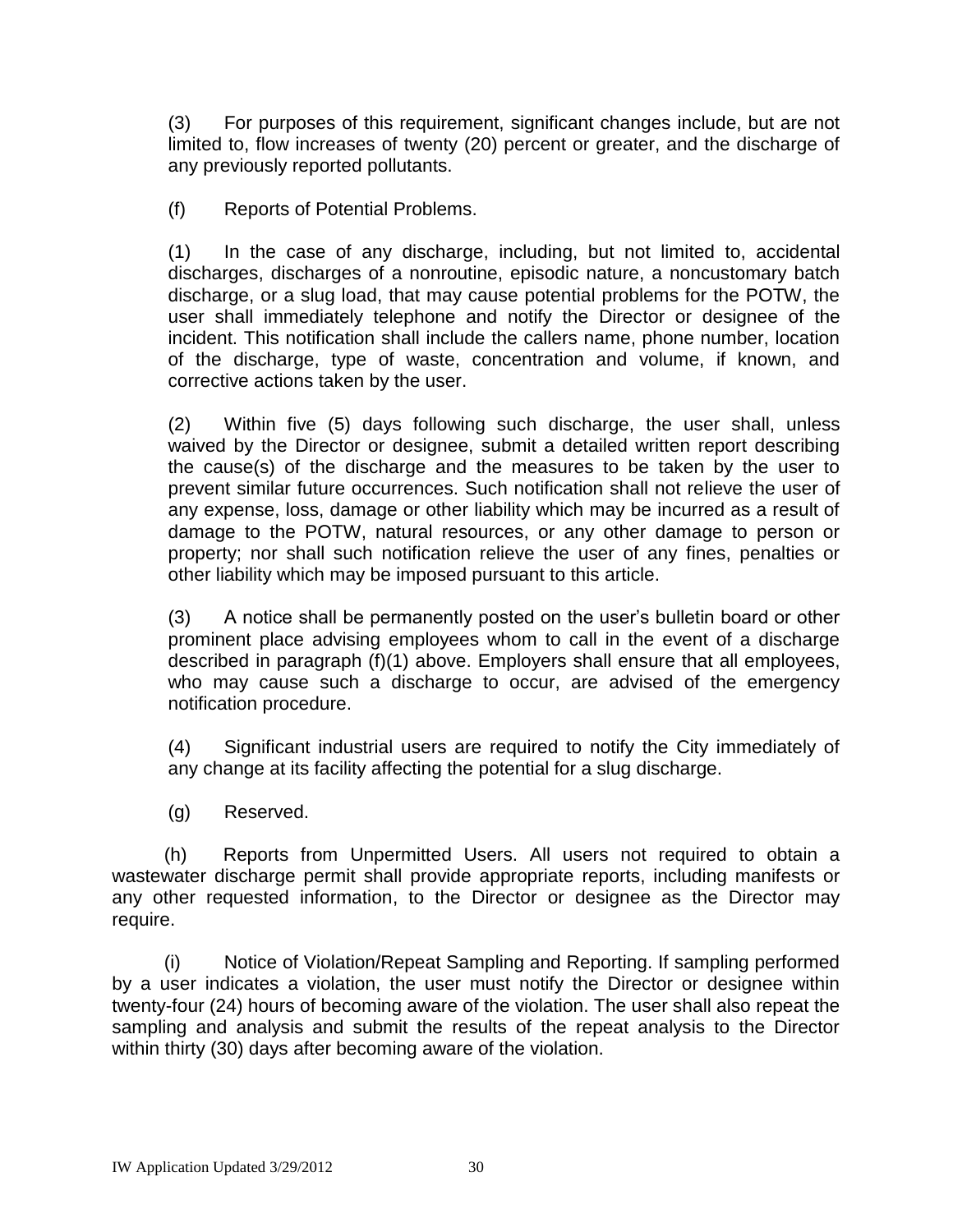(j) Analytical Requirements. All pollutant analyses, including sampling techniques, to be submitted as part of a wastewater discharge permit application or report shall be performed in accordance with the techniques prescribed in 40 CFR Part 136, unless otherwise specified in an applicable categorical pretreatment standard. If 40 CFR Part 136 does not contain sampling or analytical techniques for the pollutant in question, sampling and analyses must be performed in accordance with procedures approved by EPA. Non-detectable results may be used only as demonstration that the pollutant is not present if EPA approved method from 40 CFR Part 136 with the lowest minimum detection level for the pollutant was used in the analysis.

(1) The reports required in paragraphs (a), (c), and (d) of this section must be based upon data obtained through sampling and analysis performed during the period covered by the report, which data are representative of conditions occurring during the reporting period. The POTW shall require that frequency of monitoring necessary to assess and assure compliance by industrial users with applicable pretreatment standards and requirements. Grab samples must be used for pH, cyanide, total phenols, oil and grease, sulfide, and volatile organic compounds. For all other pollutants, 24-hour composite samples must be obtained through flow-proportional composite sampling techniques, unless time-proportional composite sampling or grab sampling is authorized by the POTW. Where time-proportional composite sampling or grab sampling is authorized by the POTW, the samples must be representative of the discharge and the decision to allow the alternative sampling must be documented in the industrial user file for that facility or facilities. Using protocols (including appropriate preservation) specified in 40 CFR part 136 and appropriate EPA guidance, multiple grab samples collected during a 24-hour period may be composited prior to the analysis as follows: For cyanide, total phenols, and sulfides the samples may be composited in the laboratory or in the field; for volatile organics and oil & grease the samples may be composited in the laboratory. Composite samples for other parameters unaffected by the compositing procedures as documented in approved EPA methodologies may be authorized by the POTW, as appropriate.

 (2) Dischargers are exempt from the requirements of paragraph (p)(1) of this section during a calendar month in which they discharge no more than fifteen kilograms of hazardous wastes, unless the wastes are acute hazardous wastes as specified in 40 CFR 261.30(d) and 261.33 (e). Discharge of more than fifteen kilograms on non-acute hazardous wastes in a calendar month, or of any quantity of acute hazardous wastes as specified in 40 CFR 261.30(d) and 261.33(e), requires a one-time notification.

Subsequent months during which the industrial user discharges more than such quantities of any hazardous waste do not require additional notification.

 (3) In the case of any new regulations under section 3001 of RCRA identifying additional characteristics of hazardous waste or listing any additional substance as hazardous waste, the industrial user must notify the POTW, the EPA Regional Waste Management Waste Division Director, and State hazardous waste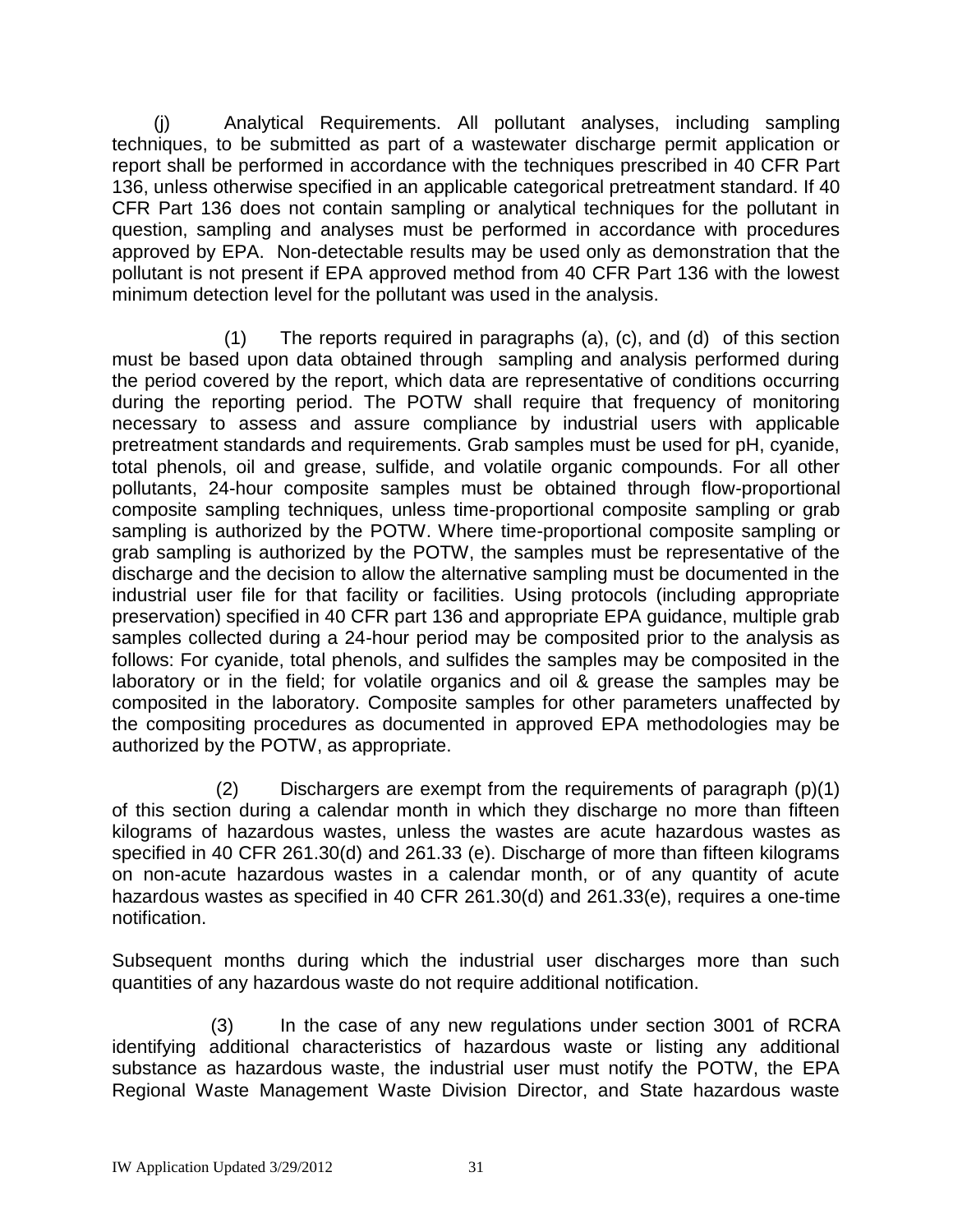authorities of the discharge of such substance within 90 days of the effective date of such regulations.

 (4) In the case of any notification made under Section 22-194, the industrial user shall certify that it has a program in place to reduce the volume and toxicity of hazardous wastes generated to the degree it has determined to be economically practical.

(k) Sample Collection.

(1) Except as indicated by paragraph (k)(2) below, the user must collect wastewater samples using flow proportional composite collection techniques. In the event flow proportional sampling is infeasible, the Director may authorize the use of time proportional sampling or a minimum of four (4) grab samples where the user demonstrates that this will provide a representative sample of the effluent being discharged. In addition, grab samples may be required to show compliance with instantaneous discharge limits.

(2) Samples for oil and grease, temperature, pH, cyanide, phenols, sulfides, and volatile organic compounds must be obtained using grab collection techniques.

(3) For sampling required in support of baseline monitoring and ninety (90) day compliance reports; a minimum of four (4) individual grab samples must be used for pH, cyanide, total phenols, oil and grease, sulfide and volatile organic compounds for facilities for which historical sampling data does not exist. For facilities for which historical sampling data are available, the City may authorize a lower minimum. For the reports required by 40CFR 403.12(e) and 403.12(h), the industrial user is required to collect the number of grab samples necessary to assess and assure compliance by with applicable pretreatment standards and requirements.

 (l) Date of Receipt of Reports. Written reports will be deemed to have been submitted on the date postmarked. For reports which are not mailed, postage prepaid, into a mail facility serviced by the United States Postal Service, the date of receipt of the report shall govern.

 (m) Record Keeping. Users subject to the reporting requirements of this article shall retain, and make available for inspection and copying, all records of information obtained pursuant to any monitoring activities required by this article and any additional records of information obtained pursuant to monitoring activities undertaken by the user independent of such requirements and documentation associated with best management practices. Records shall include the date, exact place, method, and time of sampling, and the name of the person(s) taking the samples; the dates analyses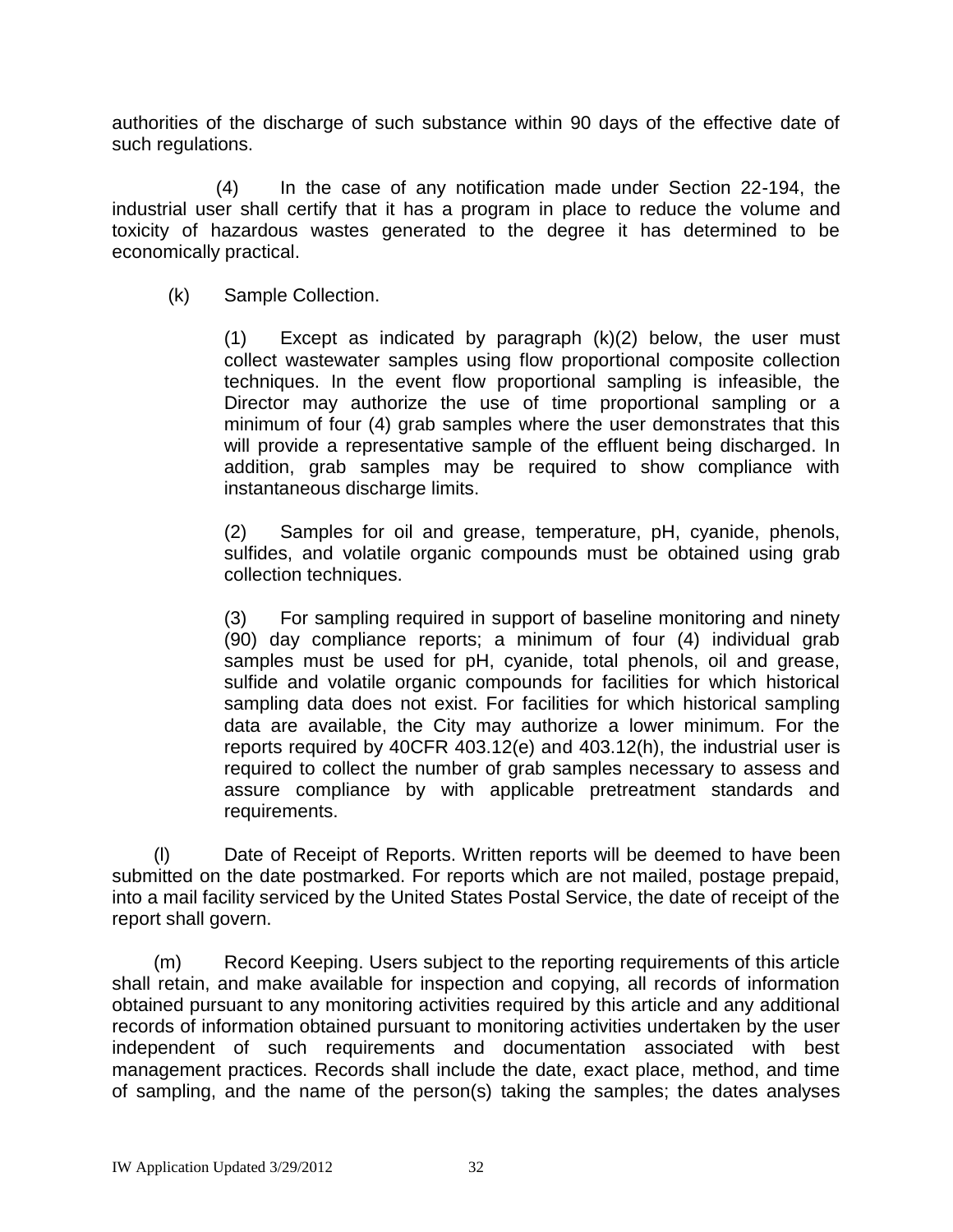were performed; who performed the analyses; the analytical techniques or methods used; and the results of such analyses. These records shall remain available for a period of at least five (5) years. This period shall be automatically extended for the duration of any litigation concerning the user or the City of Escondido, or where the user has been specifically notified of a longer retention period by the Director or designee.

 (n) Significant Noncompliance. The City shall publish at any time during the previous twelve (12) months, in a newspaper(s) of general circulation that provides meaningful public notice of the industrial users which were in significant noncompliance with applicable pretreatment standards and requirements. This procedure shall be as specified in 40 CFR Section 403.8(f)(2)(viii).

 (o) Notification of Changed Discharge. All industrial users shall promptly notify the Director or designee in advance of any substantial change in the volume or character of pollutants in their discharge, including the listed or characteristic hazardous wastes for which the industrial user has submitted initial notification under section 22- 194.

- (p) Certification Statements
	- 1) Certification of permit applications, user reports and initial monitoring waiver. The following certification statement is required to be signed and submitted users submitting baseline monitoring reports under section 22-187(a) and must be signed by an authorized representative:

 I certify under penalty of law that this document and all attachments were prepared under my direction or supervision in accordance with a system designed to assure that qualified personnel properly gather and evaluate the information submitted. Based on my inquiry of the person or persons who manage the system, or those persons directly responsible for gathering the information, the information submitted is, to the best of my knowledge and belief, true, accurate, and complete. I am aware that there are significant penalties for submitting false information, including the possibility of fine and imprisonment for knowing violations.

The following annual certification statement must be signed by an authorized representative. Based on my inquiry of the person or persons directly responsible for managing compliance with the categorical Pretreatment Standards under 40 CFR \_\_\_, I certify that, to the best of my knowledge and belief that during the period from \_\_\_\_\_\_\_\_\_\_, \_\_\_\_\_\_\_\_\_\_ to \_\_\_\_\_\_\_\_, \_\_\_\_\_\_\_\_\_\_\_\_\_ (months, days, year); (a) The facility described as \_\_\_\_\_\_\_\_\_\_\_\_\_\_\_\_\_\_\_\_\_ (facility name) met the definition of a Non-Significant Categorical Industrial User as described in Sec 22-172(4). (b) The facility complied with all applicable Pretreatment Standards and requirements during this reporting period; and the facility never discharge more than 100 gallons of total categorical wastewater on any given day during this reporting period.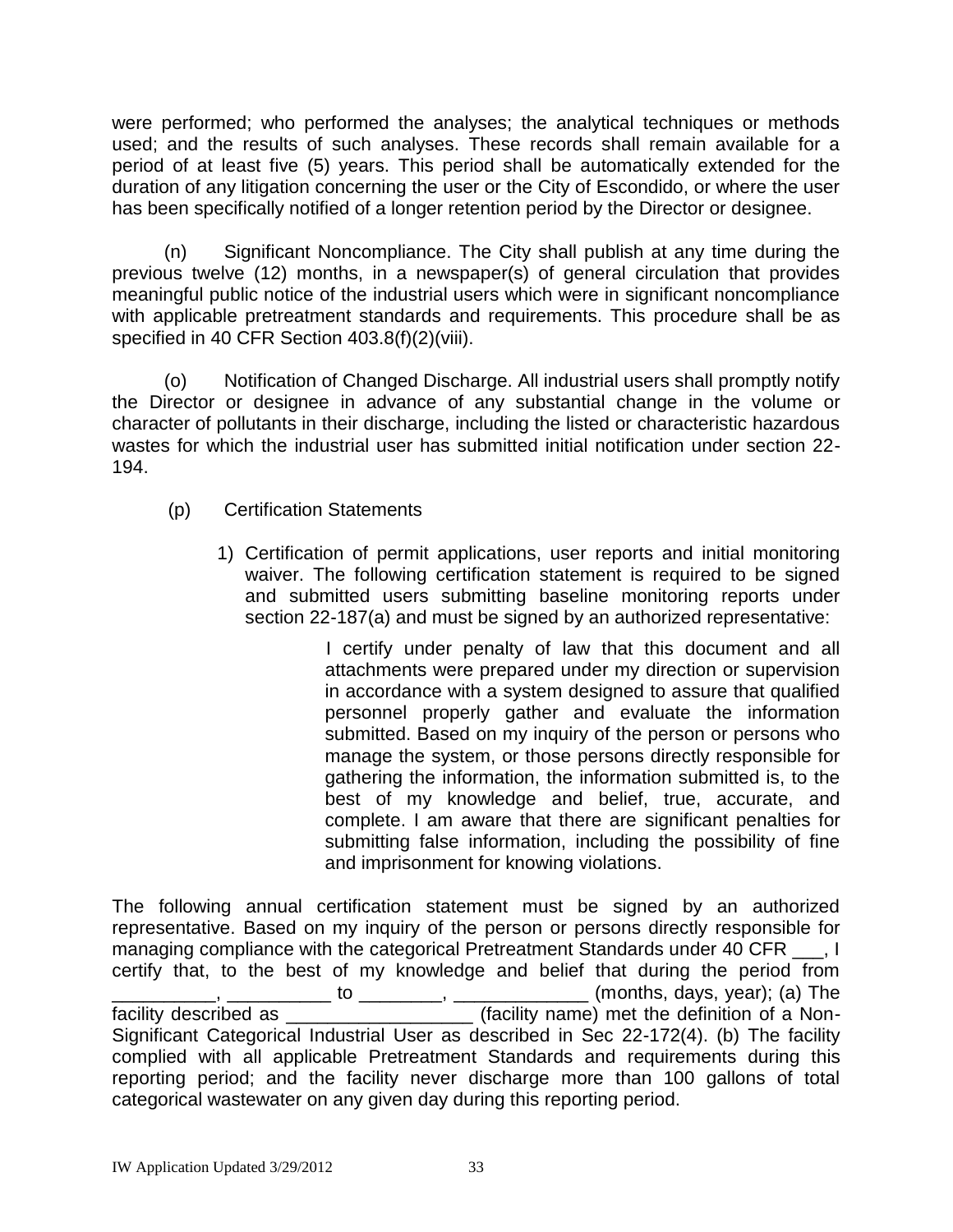# **Sec. 22-188. [Monitoring and inspection facility.](http://www.qcode.us/codes/escondido/view.php?topic=22-8-22_188&frames=on)**

(a) The City may require to be provided and operated at the user's own expense, monitoring facilities to allow inspection, sampling and flow measurement of the building sewer and/or internal drainage systems. The monitoring facility should normally be situated on the user's premises, but the City may, when such a location would be impractical or cause undue hardship on the user, allow the facility to be constructed in the public street or sidewalk area and located so that it will not be obstructed by landscaping or parked vehicles.

There shall be ample room in or near such a facility to allow accurate sampling and preparation of samples for analysis. The facility, sampling and measuring equipment shall be maintained at all times in a safe and proper operating condition at the expense of the user.

Whether constructed on public or private property, the sampling and monitoring facilities shall be provided in accordance with the city's requirements and all applicable local construction standards and specifications shall be met. Construction shall be completed within ninety (90) days following written notification by the City. Such notification may be as indicated in the user's wastewater discharge permit.

(b) The monitoring program may require the user to conduct a sampling and analysis program of a frequency and type specified in the user's waste-water discharge permit to demonstrate compliance with prescribed wastewater discharge limits. As specified in the user's wastewater discharge permit, the user shall either:

(1) Conduct his or her own sampling and analysis program provided he or she demonstrates to the Director or designee that he or she has the necessary qualifications and facilities to perform the work; or

(2) Engage a private laboratory, certified by the state of California Department of Public Health.

# **Sec. 22-189. [Inspection of facilities.](http://www.qcode.us/codes/escondido/view.php?topic=22-8-22_189&frames=on)**

(a) The City shall have the right to enter the premises of any user to determine whether the user is complying with all requirements of this Chapter and any individual wastewater discharge permit. The City may inspect the facilities of any user to ascertain whether the purpose of this article and all requirements are being met. Persons or occupants of premises where nonresidential wastewater is discharged, have the potential of being discharged or are suspected of being discharged shall allow the City access at all times to all parts of the premises for the purposes of inspection, photographing, video recording, sampling, records examination and copying, or any other form of inspection or documentation required in the performance of any of their duties. The City shall have the right to set up on the user's property such devices as are necessary to conduct sampling, inspection, compliance monitoring and/or metering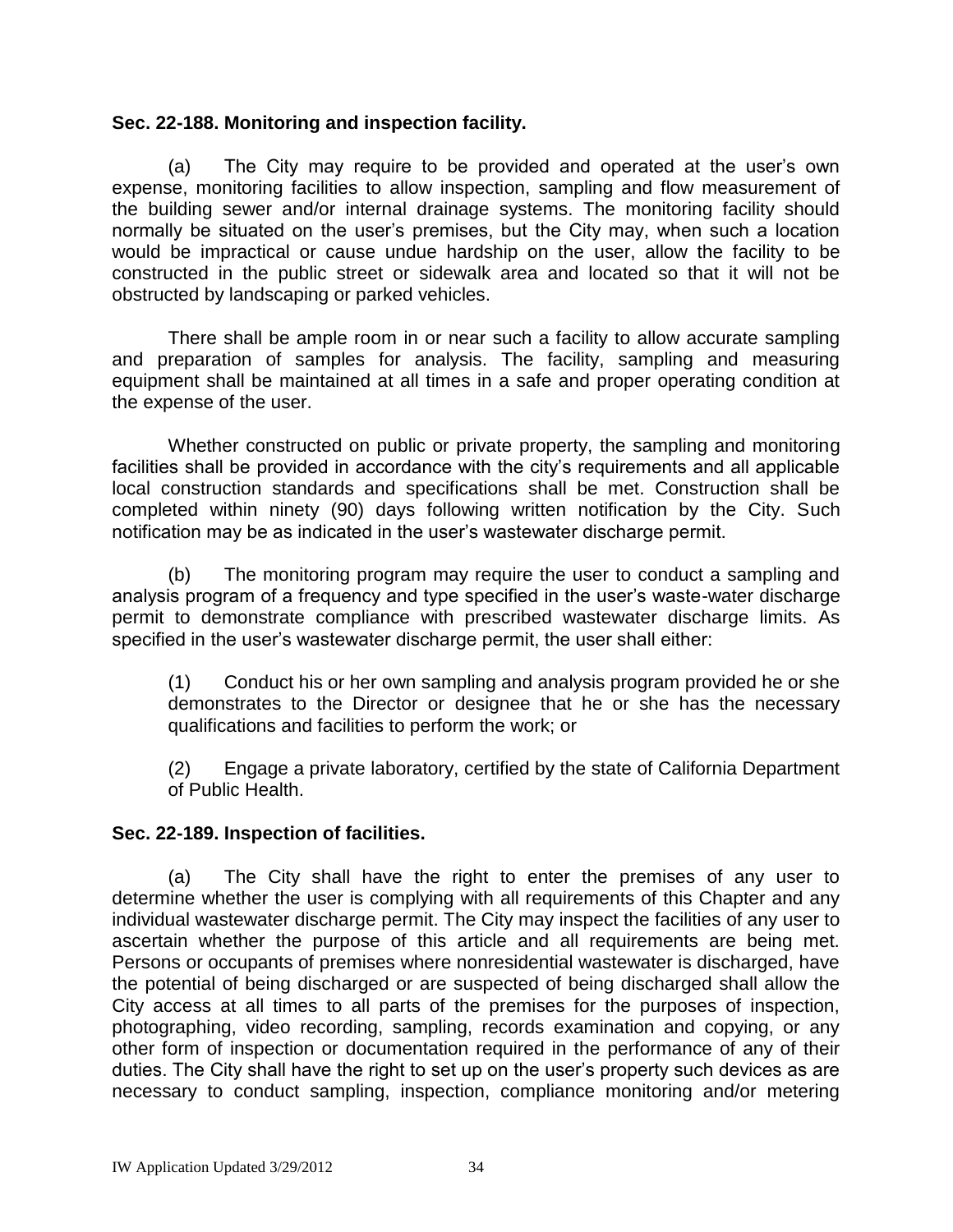operations. Where a user has security measures in force which would require proper identification and clearance before entry into their premises, the user shall make necessary arrangements so that upon presentation of suitable identification, personnel from the city, the EPA or their authorized representatives will be permitted to enter, without delay, for the purposes of performing their specific responsibilities.

(b) The City shall randomly sample and analyze the effluent from nonresidential users to identify, independently of self-monitoring information supplied by the user, occasional and continuing noncompliance with the user's permit or other regulations set forth by this article.

(c) The City shall investigate instances of noncompliance as indicated in the user's self-monitoring reports or random inspection and surveillance activities described in this section. Sample collection and analysis and the acquisition of other information shall be performed with sufficient care to produce evidence admissible in enforcement proceedings or in judicial actions, and the user so investigated shall be liable for all charges incurred by the city for such investigation.

(d) The City may adopt reasonable fees for reimbursement of costs of setting up and operating the city's pretreatment program, which may include:

> (1) Fees for wastewater discharge permit applications, including the cost of processing such applications;

> (2) Fees for monitoring, inspection and surveillance procedures including the cost of collection and analyzing a user's discharge, and reviewing monitoring reports submitted by users;

> (3) Fees for reviewing and responding to accidental discharge procedures and construction;

(4) Fees for filing appeals; and

(5) Other fees as the city may deem necessary to carry out the requirements contained herein. These fees relate solely to the matters covered by this article and are separate from all other fees, fines and penalties chargeable by the city. These fees may be set from time to time by resolution of the city council.

# **[Sec. 22-190.](http://www.qcode.us/codes/escondido/view.php?topic=22-8-22_190&frames=on) Sampling.**

(a) The point of determining compliance with the provisions of this article (and of the user's wastewater discharge permit, if applicable) at the point of the discharge to the public wastewater system or such other upstream sampling point on the private lateral as mutually agreed upon by the nonresidential user and the Director or designee. Where multiple discharge points to the City wastewater collection system are regulated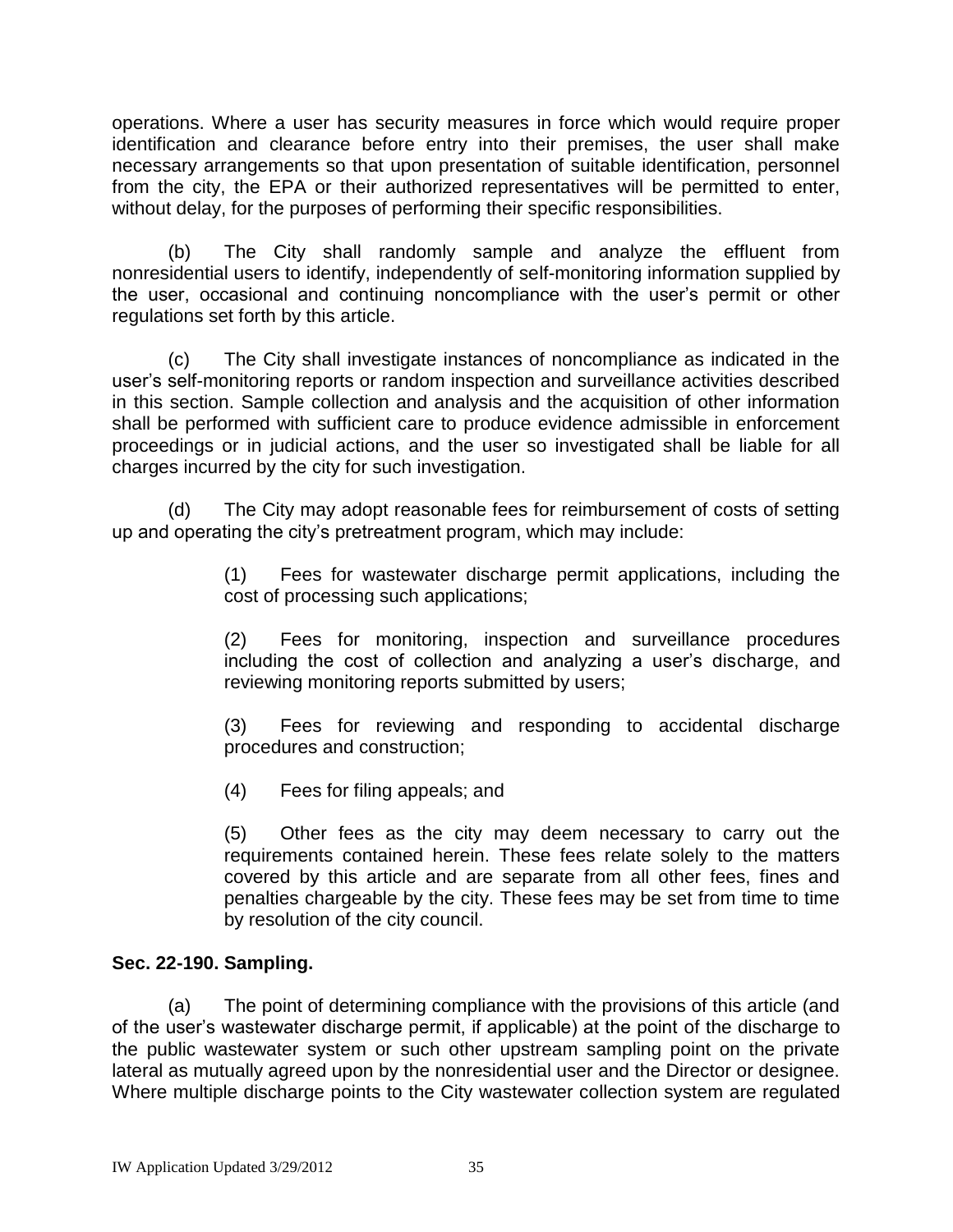by a waste-water discharge permit, sampling must be carried out at an acceptable location for each permitted discharge. Where certain wastes are critical, the Director or designee may specify, through the provisions of the user's permit, procedures for obtaining necessary samples and require that any persons discharging industrial wastewater install a measuring device and that samples be analyzed and measurements of flow taken and reported to the City, and such sampling and measuring device shall be made accessible to the Director or designee.

Unless otherwise specified in the provisions of the user's wastewater discharge permit, compliance with the requirements of this article are based on the mean values obtained from analysis of composite industrial waste samples representative of the quality and quantity of discharge to the sewer. All such samples shall be weighted with the flow at the sampling point to furnish values weighted with time and quantity for each required chemical constituent. The frequency of monitoring shall be as prescribed in the user's wastewater discharge permit.

(b) Sampling and analysis shall be performed in accordance with Section 304(g) of the Federal Water Pollution Control Act and contained in 40 CFR Part 136 and amendments thereto or with any other test procedures approved by the Director or designee. Where 40 CFR Part 136 does not include a sampling of analytical technique for pollutant in question, sampling and analysis shall be performed in accordance with the procedures set forth in the EPA publication "Sampling and Analysis Procedures for Screening of Industrial Effluents for Priority Pollutants," April, 1977, and amendments thereto, or with any other sampling and analytical procedures approved by the Director.

# **Sec. 22-191. [Confidential information.](http://www.qcode.us/codes/escondido/view.php?topic=22-8-22_191&frames=on)**

Information and data on a user obtained from reports, surveys, wastewater discharge permit applications, wastewater discharge permits and monitoring programs, and from the Director or designee inspection and sampling activities, shall be available to the public without restriction, unless the user specifically requests, and is able to demonstrate to the satisfaction of the Director or designee, that the release of such information would divulge information, processes or methods of production entitled to protection as trade secrets under applicable state law. Any such request must be asserted at the time of submission of the information or data. When requested and demonstrated by the user furnishing a report that such information should be held confidential, the portions of a report which might disclose trade secrets or secret processes shall not be made available for inspection by the public, but shall be made available immediately upon request to governmental agencies for uses related to the NPDES program or pretreatment program, and in enforcement proceedings involving the person furnishing the report. Wastewater constituents and characteristics and other "effluent data" as defined by 40 CFR 2.302 will not be recognized as confidential information and will be available to the public without restriction.

# **Sec. 22-192. [Enforcement.](http://www.qcode.us/codes/escondido/view.php?topic=22-8-22_192&frames=on)**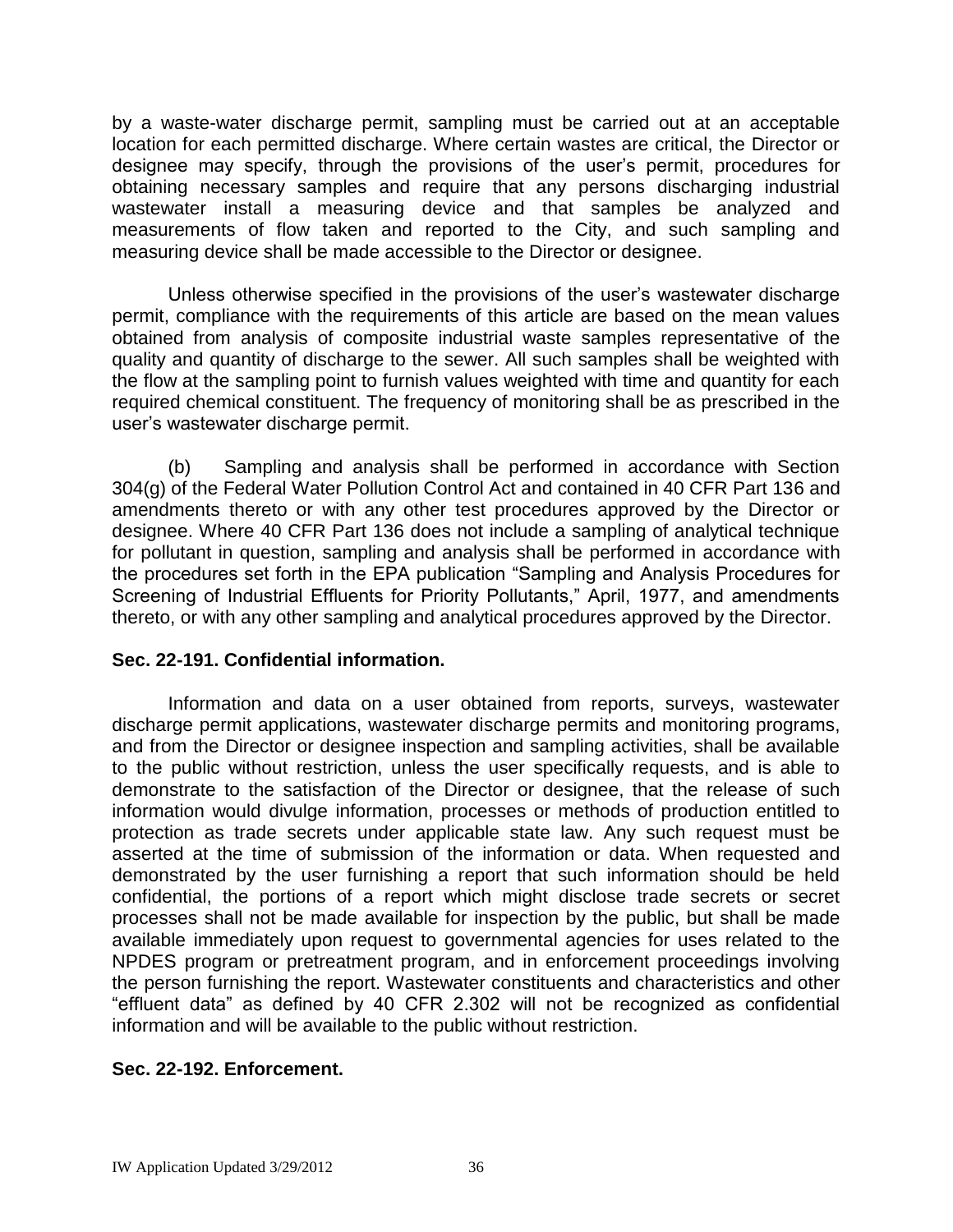In addition to the enforcement and remedy provisions set forth in Article 1, the City may adopt procedures and rules for the implementation and administration of this article. The city shall enforce the provisions of this article, including all requirements established or permits issued pursuant to this article.

(a) Requiring Discharger to Submit Schedule of Remedial or Preventive Measures. When the Director finds that a discharge of wastewater is taking place, has taken place, or is threatening to take place that has violated, violates or will violate prohibitions or limits prescribed by this article or wastewater source control requirements or the provisions of a wastewater discharge permit, the Director may require the user to submit for approval of the Director , with such modifications as deemed necessary, a detailed time schedule of specific actions the user shall take to correct or prevent a violation of this Chapter.

(b) Issuance of Cease and Desist Order. When the Director finds that a discharge of wastewater has taken place, is taking place or threatening to take place in violation of prohibitions or limits of this article or wastewater source control requirements or the provisions of a wastewater discharge permit, the Director may issue an order to cease and desist and direct that those users not complying with such prohibitions, limits, requirements or provisions to (1) comply forthwith, (2) comply in accordance with a time schedule set up by the Director, or (3) in the event of a threatened violation, take appropriate remedial or preventative action.

# **Sec. 22-193. [Appeal procedure.](http://www.qcode.us/codes/escondido/view.php?topic=22-8-22_193&frames=on)**

(a) Any permit applicant, permit holder or other user affected by any decision, action or determination, including cease and desist orders, made by the Director in interpreting or implementing the provisions of this article, or any permit issued hereunder, may file with the Director written request for reconsideration within ten (10) days of such a decision, action or determination, setting forth in detail the facts supporting the request. The Director may elect to hold a hearing on the request. The request for reconsideration shall be acted upon by the Director within ten (10) days from the date of filing or the close of the reconsideration hearing. The decision, action or determination shall remain in effect during such period of review by the Director.

(b) If the ruling made by the Director is unsatisfactory to the user requesting reconsideration, he may, within ten (10) days after notice of the action by the Director, file a written appeal to the City Council.

(c) The written appeal shall state all pertinent aspects of the matter and shall include the hearing record if one was requested. The City Council may amend, modify, confirm or reject any decision, judgment or finding (including waivers) of the Director provided the purpose and intent of this article is not violated.